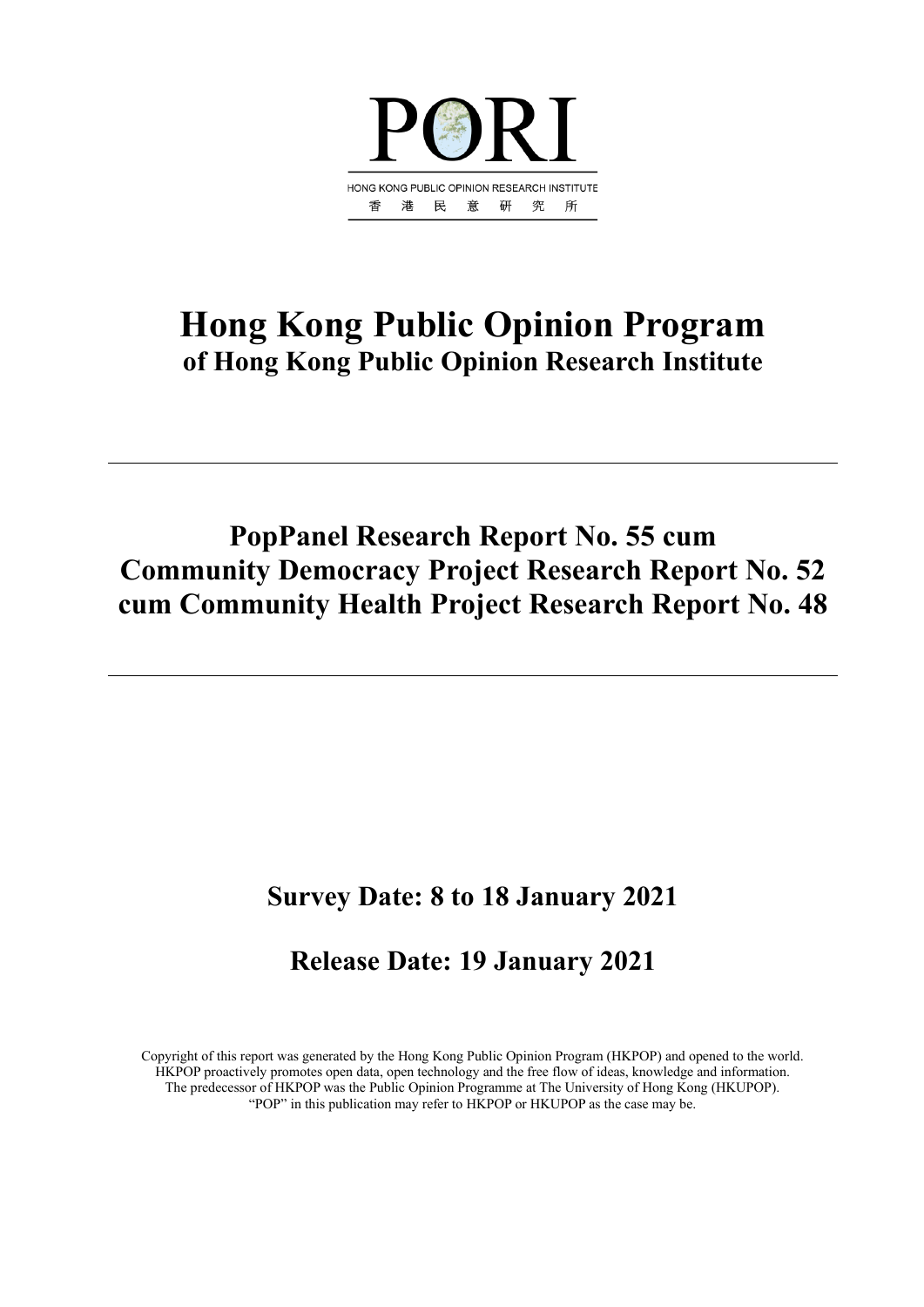#### **Part 1: Community Democracy Project: Community Health Module**

#### **Research Background**

Initiated by the Hong Kong Public Opinion Research Institute (HKPORI), the "Community Integration through Cooperation and Democracy, CICD" Project (or the "Community Democracy Project") aims to provide a means for Hongkongers to re-integrate ourselves through mutual respect, rational deliberations, civilized discussions, personal empathy, social integration, and when needed, resolution of conflicts through democratic means. It is the rebuilding of our Hong Kong society starting from the community level following the spirit of science and democracy. For details, please visit: [https://www.pori.hk/cicd.](https://www.pori.hk/cicd)

The surveys of Community Democracy (CD) Project officially started on 3 January 2020, targeting members of "HKPOP Panel" established by HKPORI in July 2019, including "Hong Kong People Representative Panel" (Probability-based Panel) and "Hong Kong People Volunteer Panel" (Nonprobability-based Panel). This report also represents Report No. 55 under HKPOP Panel survey series, as well as Report No. 52 under the CD Project survey series. Since CD Project aims to gauge the opinions of members in different communities, HKPORI needs to continuously recruit new panel members and map their profile with their respective constituency areas to form "HKPOP Community Panel" including "Community Representative Panel" and "Community Volunteer Panel" first, and then conduct the research.

In view of the outbreak of Novel Coronavirus (also known as "Wuhan Pneumonia") in late January 2020, HKPOP kick-started the "Community Democracy Project: Community Health Module" or "Community Health Project" using a PopPanel survey design to study the public's views on the epidemic and the Government's relevant polices using small communities such as housing estates as the unit of analysis. The survey covers people's views on their perceived chance of contracting pneumonia, appraisal on the government's handling of the disease, impacts of the border closure, calls for strike by frontline medical staff, community outbreak, work-from-home arrangement, immigration controls, general use of face masks as well as the government's implementation of relevant policies. This is the Report No. 48 under the Community Health Project survey series. The special feature of the Community Health Project is the lowering of respondents' age bracket to 12 years old, in order to obtain more comprehensive samples.

HKPOP sent out emails to all panel members at the beginning of the survey, inviting them to fill in the questionnaire at the designated online platform. Members were allowed to make repeated submissions, while only the last submission of each individual member would be used for analysis.

1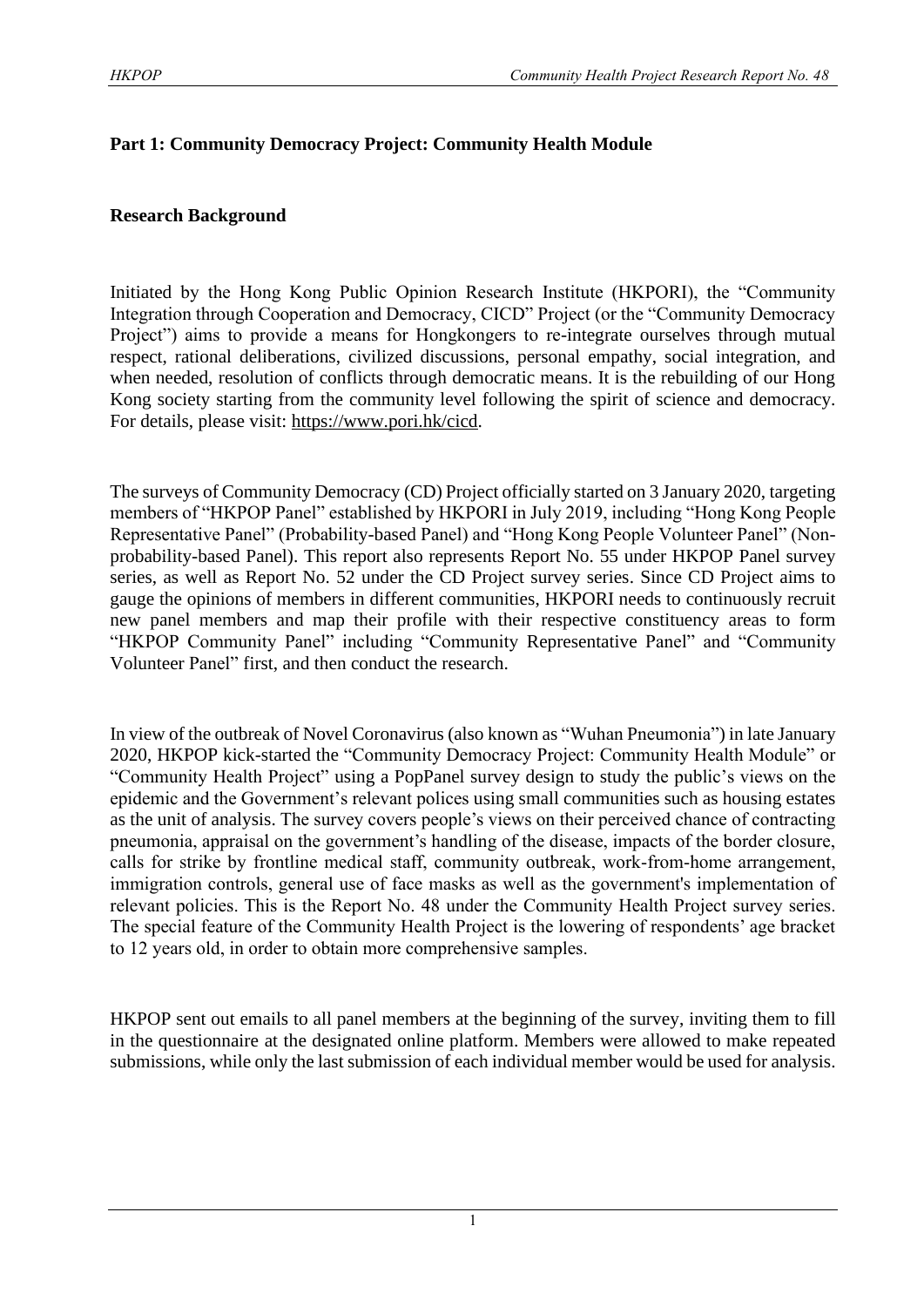# **Contact Information**

Herewith the contact information of the Community Health survey:

| Survey method                 | Online survey                                                        |                                                                         |  |  |  |  |  |  |
|-------------------------------|----------------------------------------------------------------------|-------------------------------------------------------------------------|--|--|--|--|--|--|
| Target population             | HKPOP Panel samples, namely Hong Kong People Representative          |                                                                         |  |  |  |  |  |  |
|                               | Panel (Probability-based Panel) and Hong Kong People Volunteer       |                                                                         |  |  |  |  |  |  |
|                               | Panel (Non-probability-based Panel)                                  |                                                                         |  |  |  |  |  |  |
| Weighting method              |                                                                      | The figures are rim-weighted according to 1) gender-age distribution of |  |  |  |  |  |  |
|                               | Hong Kong population and by District Councils population figures     |                                                                         |  |  |  |  |  |  |
|                               | from Census and Statistics Department; 2) Voting results of District |                                                                         |  |  |  |  |  |  |
|                               | Councils Election from Registration and Electoral Office; 3) rating  |                                                                         |  |  |  |  |  |  |
|                               | distribution of Chief Executive from regular tracking surveys.       |                                                                         |  |  |  |  |  |  |
| Date of survey                | January 8, 3pm - January 18, 3pm                                     |                                                                         |  |  |  |  |  |  |
| Total sample size             | Probability-based Panel: 481                                         | Non-probability-based Panel: 4,757                                      |  |  |  |  |  |  |
| Response rate                 | Probability-based Panel: 5.4%                                        | Non-probability-based Panel: 5.4%                                       |  |  |  |  |  |  |
| Sampling error <sup>[1]</sup> | Sampling error of percentages at                                     | Sampling error of percentages at                                        |  |  |  |  |  |  |
|                               | $+/-4\%$ at 95% confidence level                                     | $+/-1\%$ at 95% confidence level                                        |  |  |  |  |  |  |

[1] All error figures in this release are calculated at 95% confidence level. "95% confidence level" means that if we were to repeat a certain survey 100 times with different random samples, we would expect 95 times having the population parameter within the respective error margins calculated. Because of sampling errors, when quoting percentages, journalists should refrain from reporting decimal places, whereas one decimal place can be used when quoting rating figures.

# **PopPanel Composition**

Regarding data collection, survey data from both the Hong Kong People Representative Panel and Hong Kong People Volunteer Panel were collected in the form of online questionnaire.

Among them, the Hong Kong People Representative Panel comes from members of the "HKPOP Panel" recruited in regular random telephone surveys. HKPOP uses "HKPOP Panel" as a framework for conducting surveys for different research projects, any eligible family member in the household may be invited to participate in a specific research.

Meanwhile, members of the Hong Kong People Volunteer Panel are recruited online. Citizens only need to self-register in HKPORI website to participate in online questionnaires.

All panel data collected will be adjusted using rim-weighting, to minimize the effects of selfselection bias or participation bias. Details are documented in the Weighting Procedure section.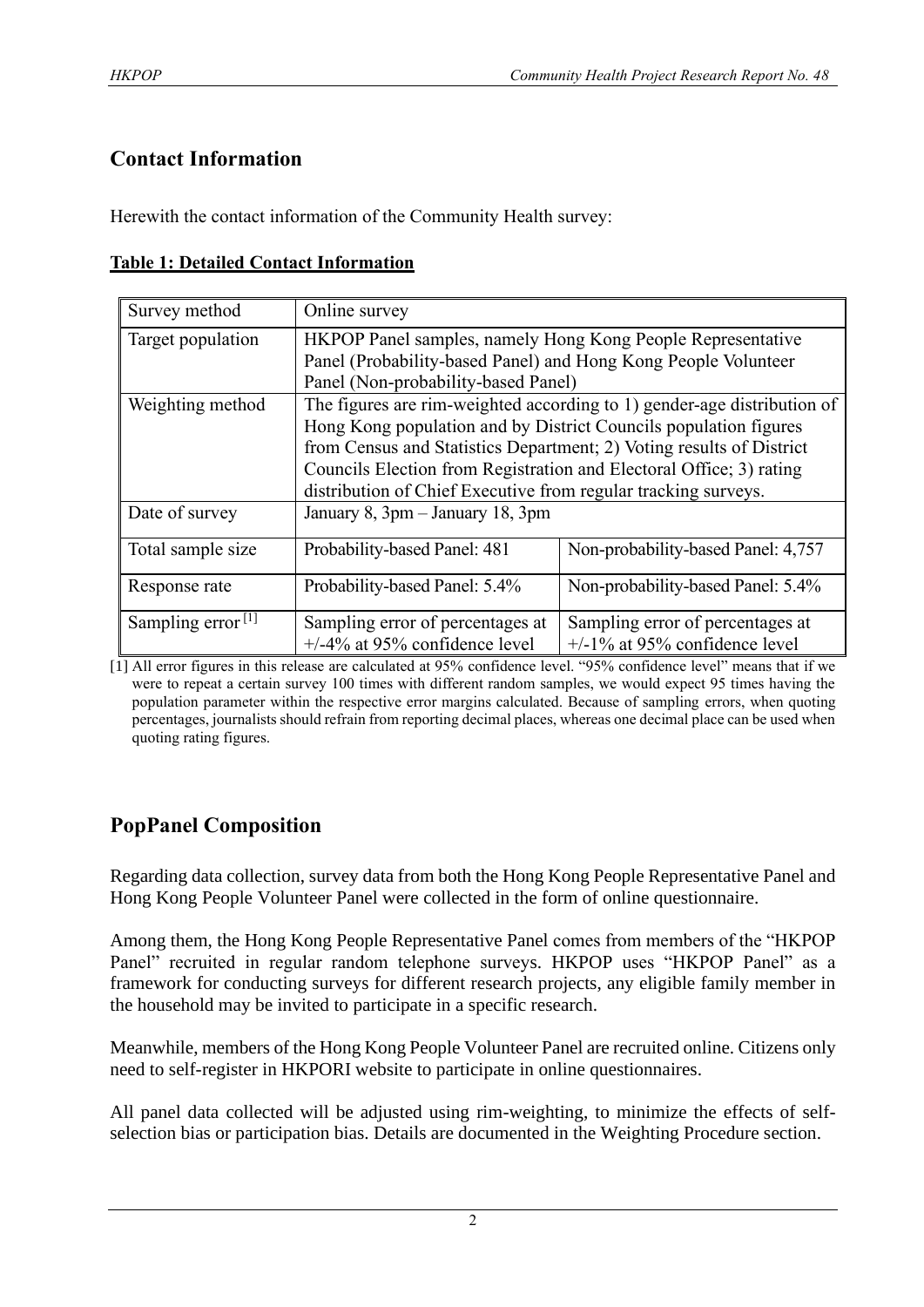# **Response Rate**

HKPOP adopts a set of contact definition in compliance with most international standards. Historically, the social research community in Hong Kong has developed its own set of contact rates, cooperation rates, response rates, and so on. HKPOP normally reports the "success rate" for online surveys.

The calculation of the success rates in this study refers to the following tables.

# **Table 2: Calculation of success rate of the Hong Kong People Representative Panel (by HKPOP definition)**

| Success rate |                                                         |             |
|--------------|---------------------------------------------------------|-------------|
|              | Successful cases                                        |             |
|              | Panel size of the Hong Kong People Representative Panel | $x 100.0\%$ |
| 481          |                                                         |             |
| 8,951        | x 100.0%                                                |             |
| 5.4%         |                                                         |             |

# **Table 3: Calculation of success rate of the Hong Kong People Volunteer Panel (by HKPOP definition)**

| Success rate |        |                                                    |          |
|--------------|--------|----------------------------------------------------|----------|
|              |        | Successful cases                                   |          |
|              |        | Panel size of the Hong Kong People Volunteer Panel | x 100.0% |
|              | 4,757  |                                                    |          |
|              | 88,156 | x 100.0%                                           |          |
| 5.4%         |        |                                                    |          |
|              |        |                                                    |          |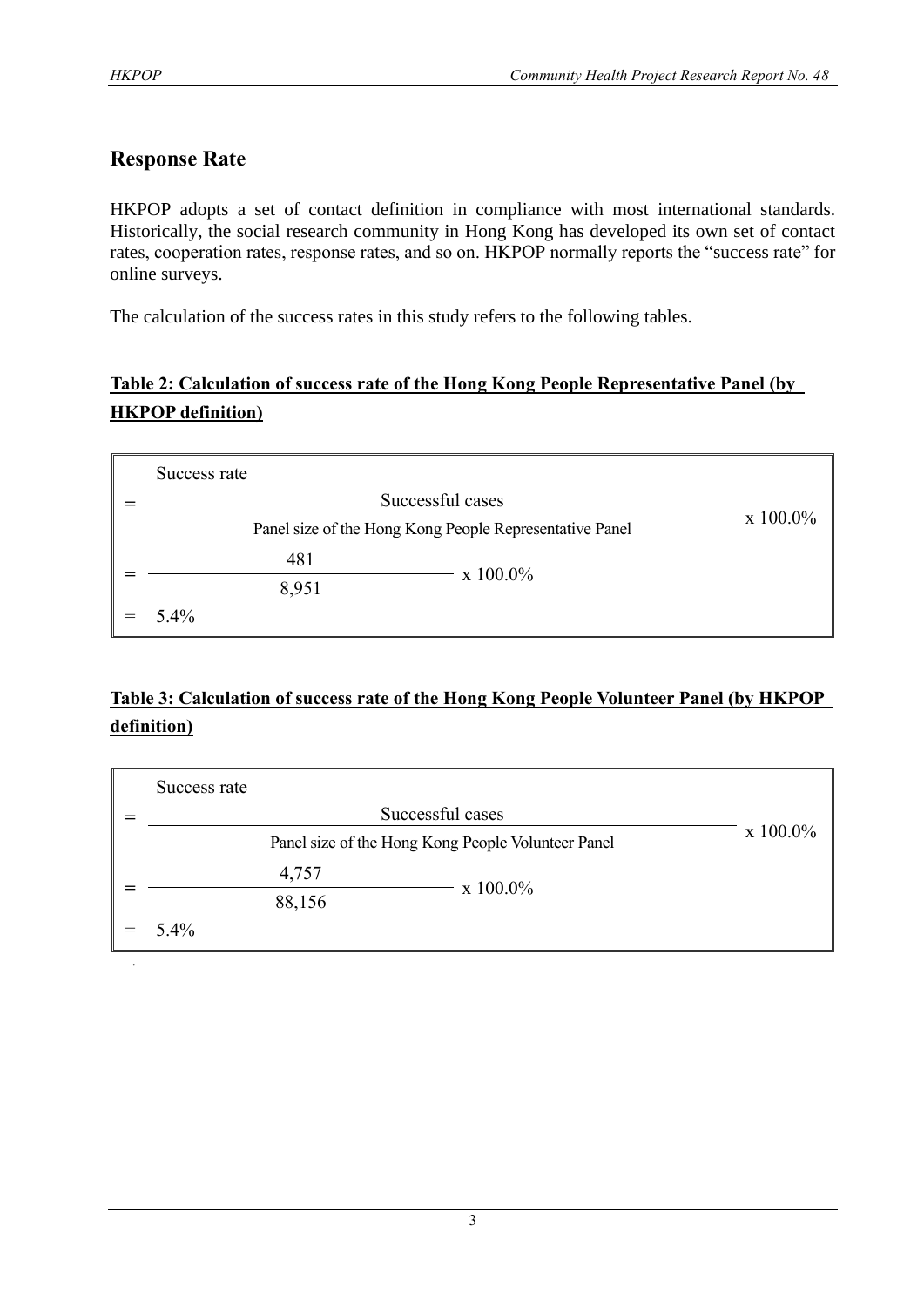# **Weighting Procedure**

HKPOP has continuously adopted and enhanced its weighting method over the past few decades. For this survey, HKPOP adopts a "2 by 5 by 18 by 3 by 13" weighting procedure involving five variables, namely, gender, age, district (18 cells), voting record (3 cells) and rating of Chief Executive (13 cells). Basically, the raw data of practically all random telephone surveys conducted by HKPOP are rim-weighted by the figures obtained from the Hong Kong Census and Statistics Department and/or Registration and Electoral Office so that the marginal distribution of the sample in terms of gender and age would match with that of the general population figures from the Hong Kong Census and Statistics Department. The marginal distribution of the sample in terms of district and voting record would match that of the general population figures from the Hong Kong Census and Statistics Department and/or Registration and Electoral Office. The marginal distribution of the sample in terms of "rating of Chief Executive" would match that of the general population in HKPOP's regular tracking surveys. This rim-weighting method (sometimes called raking) is found to be the most practicable method in processing HKPOP's survey data.

Specifically, the gender and age groupings used for weighting are as follows:

- Male 12-29
- Male 30-39
- Male 40-49
- Male 50-59
- Male 60 or above

The districts used for weighting are as follows:

- Central and Western
- Wan Chai
- Eastern
- Southern
- Yau Tsim Mong
- Sham Shui Po
- Kowloon City
- Wong Tai Sin
- Kwun Tong
- Female 12-29
- Female 30-39
- Female 40-49
- Female 50-59
- Female 60 or above
- Tsuen Wan
- Tuen Mun
- Yuen Long
- North
- Tai Po
- Sai Kung
- Sha Tin
- Kwai Tsing
- **Islands**

The voting records used for weighting are as follows:

- Candidates of pro-democracy camp
- Candidates of non-pro-democracy camp
- Did not vote / blank/void vote

The "rating of Chief Executive" groupings used for weighting are as follows:

- 0 mark
- $\bullet$  1-9 mark(s)
- $\bullet$  10-19 marks
- $\bullet$  20-29 marks
- 30-39 marks
- 40-49 marks
- 50 marks
- $\bullet$  51-60 marks
- $\bullet$  61-70 marks
- 71-80 marks
- $\bullet$  81-90 marks
- 91-99 marks
- 100 marks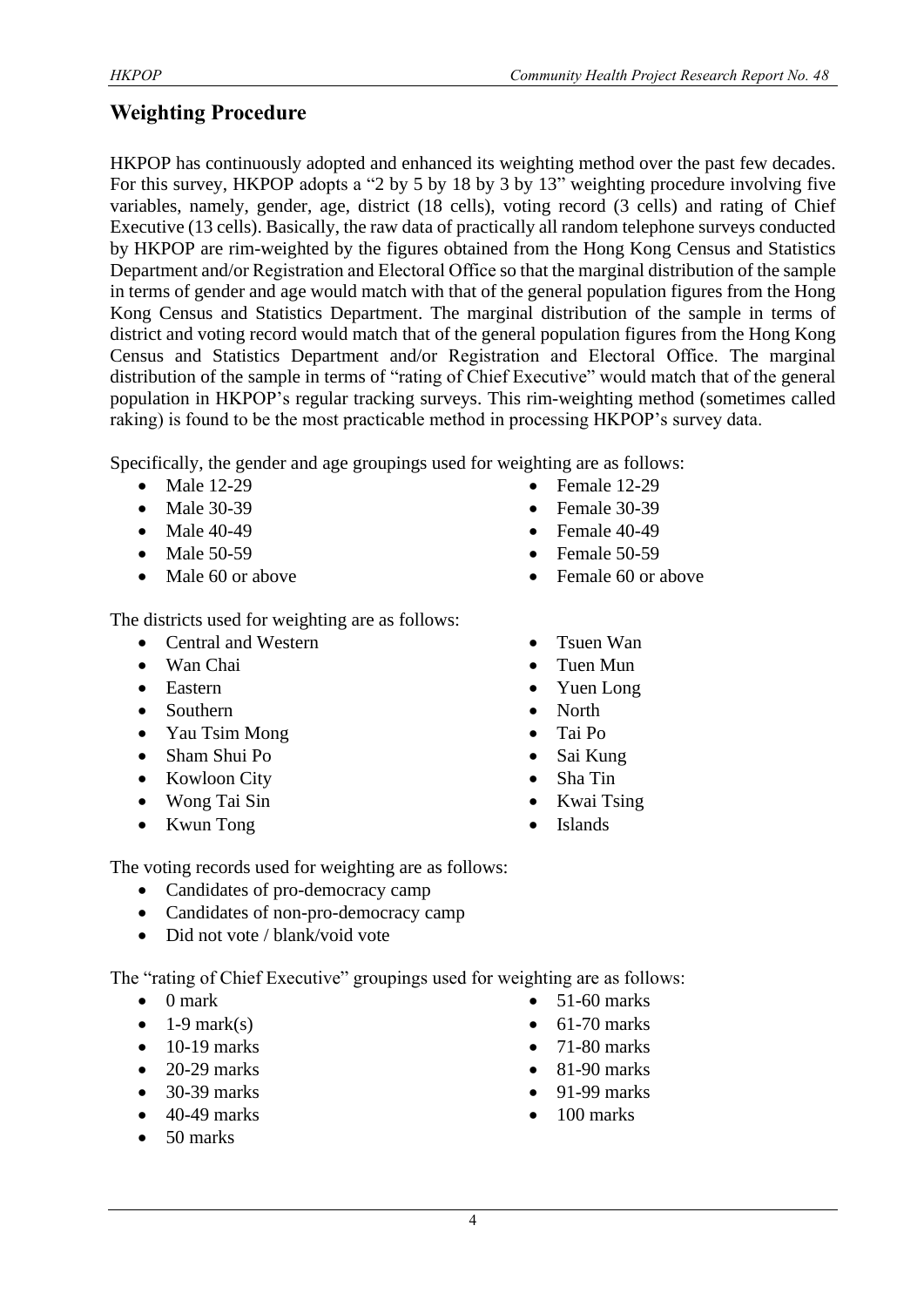#### **Quantitative Analysis Results**

Quantitative analysis results of the "Community Health survey", after applying the standard weighting procedures, are as follows:

|                                                                       |                             | <b>Hong Kong People Representative Panel</b><br>$(Base=481)$ |                       | <b>Hong Kong People Volunteer Panel</b><br>$(Base=4,746)$ |     |                       |  |
|-----------------------------------------------------------------------|-----------------------------|--------------------------------------------------------------|-----------------------|-----------------------------------------------------------|-----|-----------------------|--|
| <b>Opinion Question</b> <sup>[2]</sup>                                | Don't know /<br>hard to say | Try to predict<br>Average                                    |                       | Don't know /<br>Try to predict<br>hard to say             |     | Average               |  |
| Q1 What do you think is your chance of                                |                             |                                                              |                       |                                                           |     | $15\%$ <sup>[3]</sup> |  |
| being infected with novel coronavirus                                 |                             |                                                              | $11\%$ <sup>[3]</sup> |                                                           |     |                       |  |
| pneumonia, also known as Wuhan<br>pneumonia, in the coming one month? | 72%<br>28%                  |                                                              |                       | 20%                                                       | 80% |                       |  |
| [Logarithmic Scale]                                                   |                             |                                                              |                       |                                                           |     |                       |  |

#### **Table 4: Q1 Survey results, by panel type; Survey period: 8-18/1/2021**

[2] Answer options included: 0-10 rating scale, others and don't know / hard to say. Answer options changed from linear scale to logarithmic scale since Oct 2020. Questions asked remain unchanged while options of lower probability are further broken down and increase gradually in logarithmic scale.

[3] The difference between the figure and the result from the previous survey has gone beyond the sampling error at 95% confidence level, meaning that the change is statistically significant prima facie. However, whether the difference is statistically significant is not the same as whether they are practically useful or meaningful, and different weighting methods could have been applied in different surveys.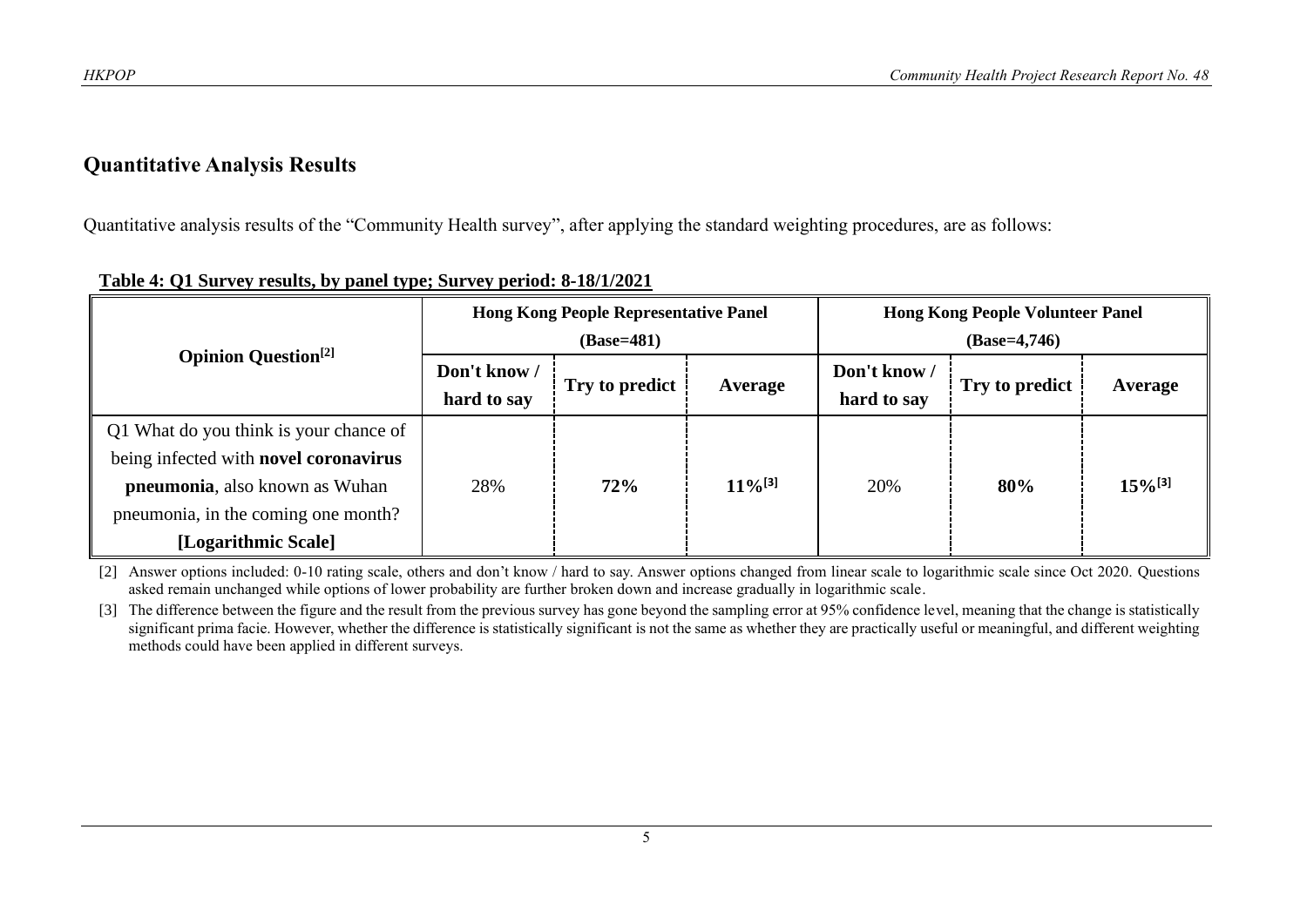#### **Chart** 1**: Q1 Combined Chart, by panel type**

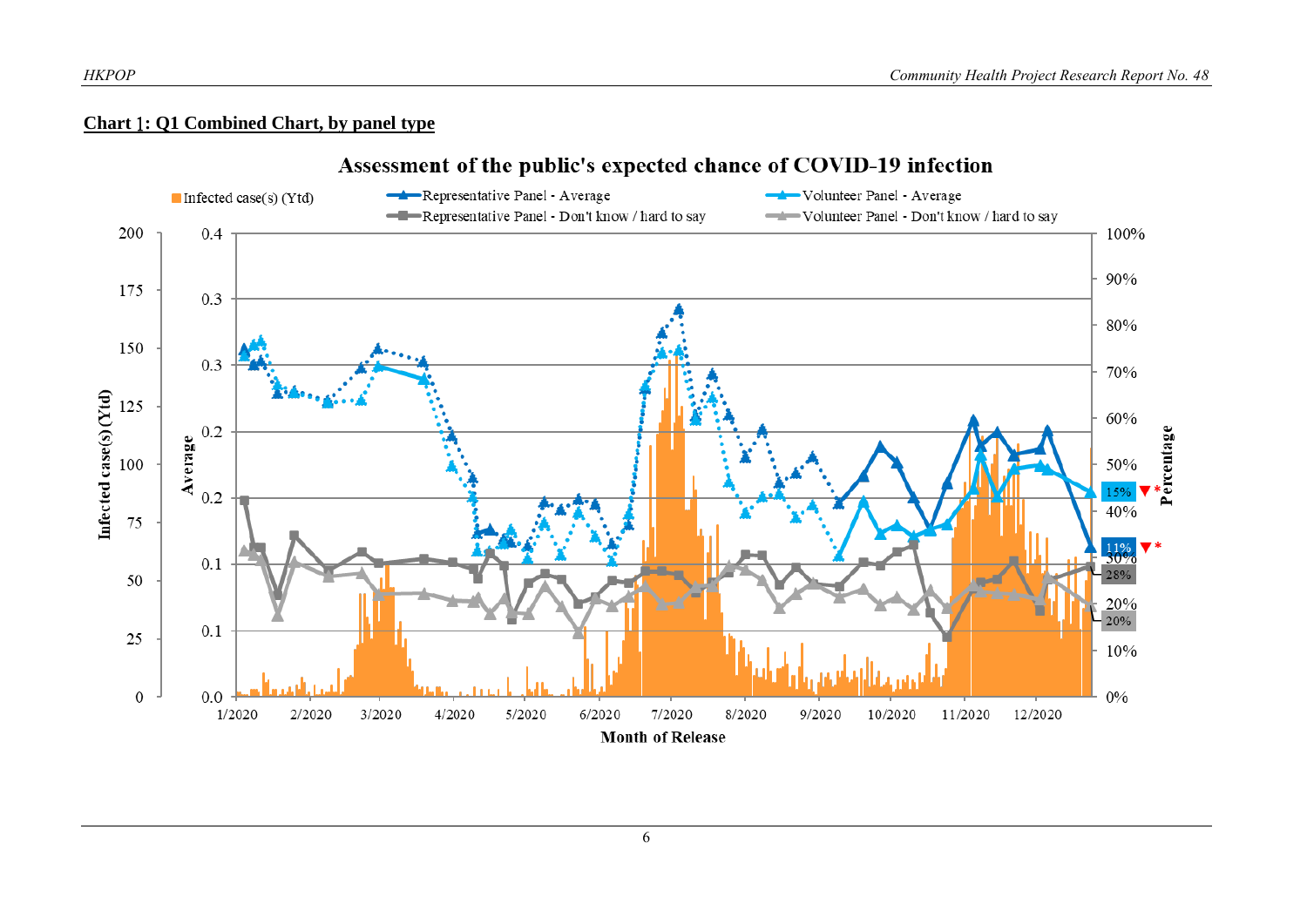| Table 5: Q2 Survey results, by panel type; Survey period: 8-18/1/2021 |
|-----------------------------------------------------------------------|
|-----------------------------------------------------------------------|

|                                        |                  |                  | Hong Kong People Representative Panel (Base=479) |                     | Hong Kong People Volunteer Panel (Base=4,749) |                  |                     |              |
|----------------------------------------|------------------|------------------|--------------------------------------------------|---------------------|-----------------------------------------------|------------------|---------------------|--------------|
| <b>Opinion Question</b> <sup>[4]</sup> | <b>Satisfied</b> | <b>Half-half</b> | <b>Dissatisfied</b>                              | Mean <sup>[5]</sup> | <b>Satisfied</b>                              | <b>Half-half</b> | <b>Dissatisfied</b> | $Mean^{[5]}$ |
| Q2 How satisfied or dissatisfied are   |                  |                  |                                                  |                     |                                               |                  |                     |              |
| you with the government's              | 17%              | $28\%^{[6]}$     | $55\%$ <sup>[6]</sup>                            | 2.2                 | $18\%^{[6]}$                                  | $10\%^{[6]}$     | 72%                 | 1.9          |
| performance in handling novel          |                  |                  |                                                  |                     |                                               |                  |                     |              |
| coronavirus pneumonia?                 |                  |                  |                                                  |                     |                                               |                  |                     |              |

[4] Answer options included: very much satisfied, somewhat satisfied, half-half, somewhat dissatisfied, very much dissatisfied and don't know / hard to say.

[5] The mean value is calculated by quantifying all individual responses into 1, 2, 3, 4, 5 marks according to their degree of positive level, where 1 is the lowest and 5 the highest, and then calculate the sample mean.

[6] The difference between the figure and the result from the previous survey has gone beyond the sampling error at 95% confidence level, meaning that the change is statistically significant prima facie. However, whether the difference is statistically significant is not the same as whether they are practically useful or meaningful, and different weighting methods could have been applied in different surveys.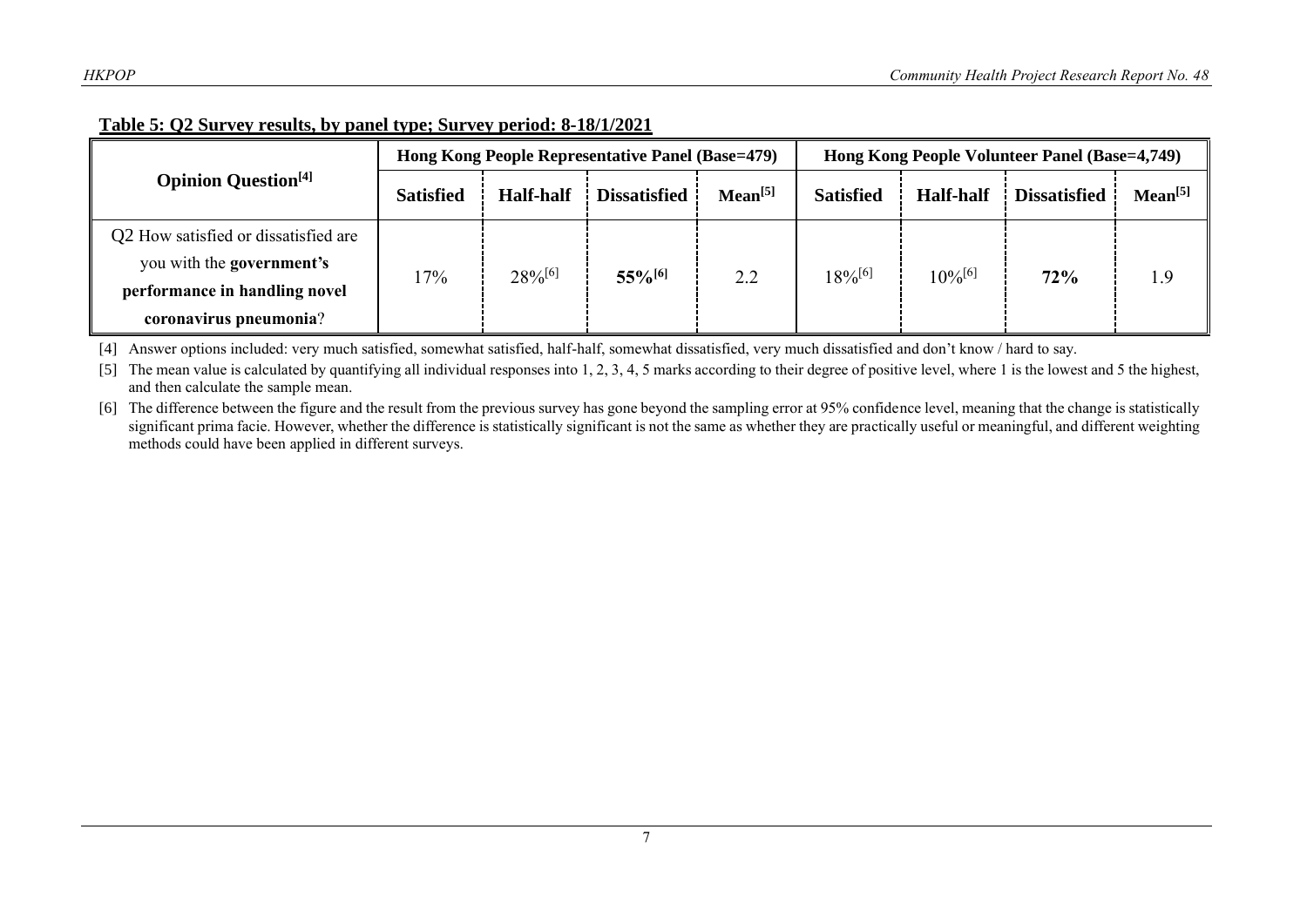#### **Chart 2: Q2 Combined Chart, by panel type**



# Appraisal of HK Government's performance in handling novel coronavirus pneumonia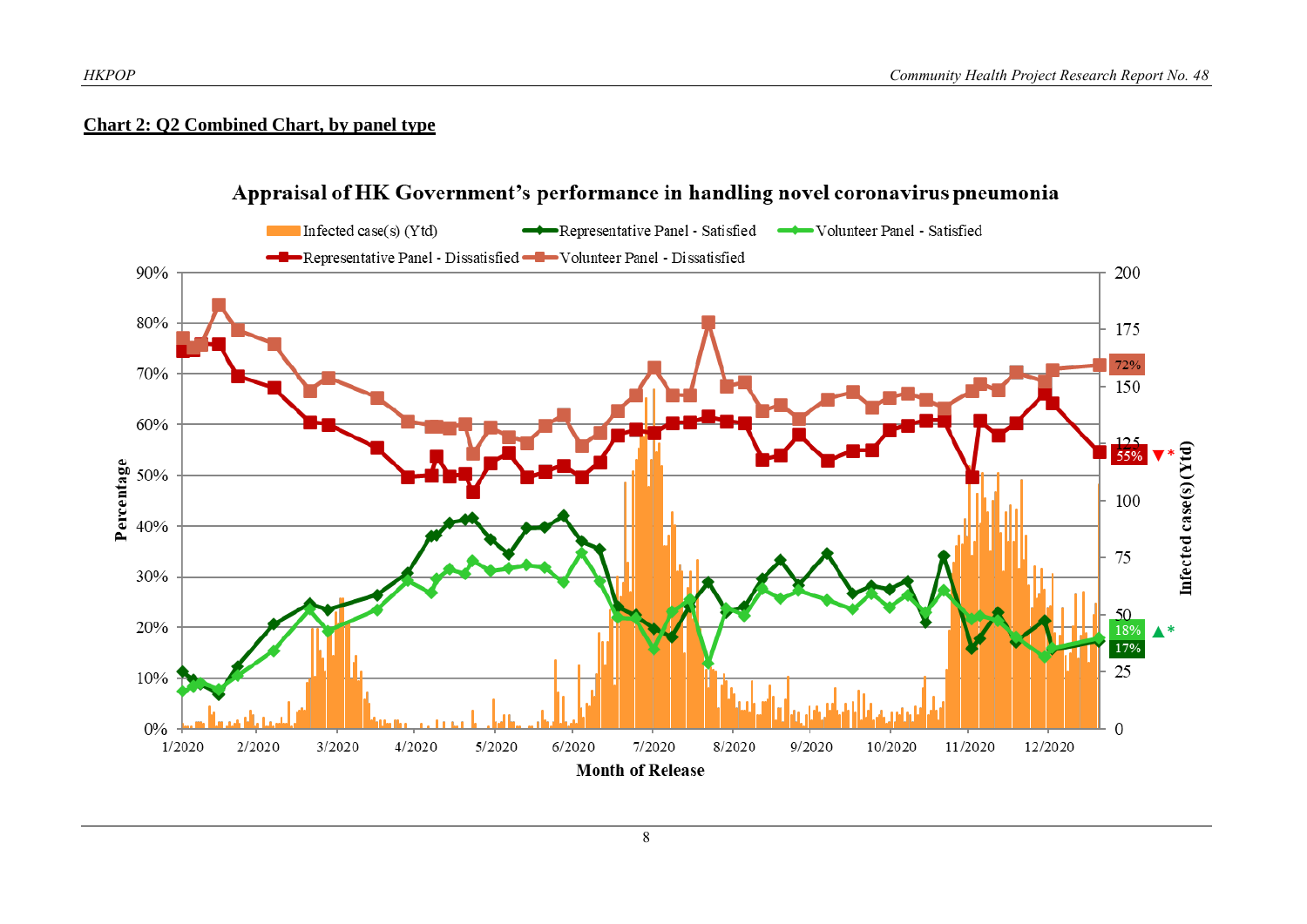# **Appendices**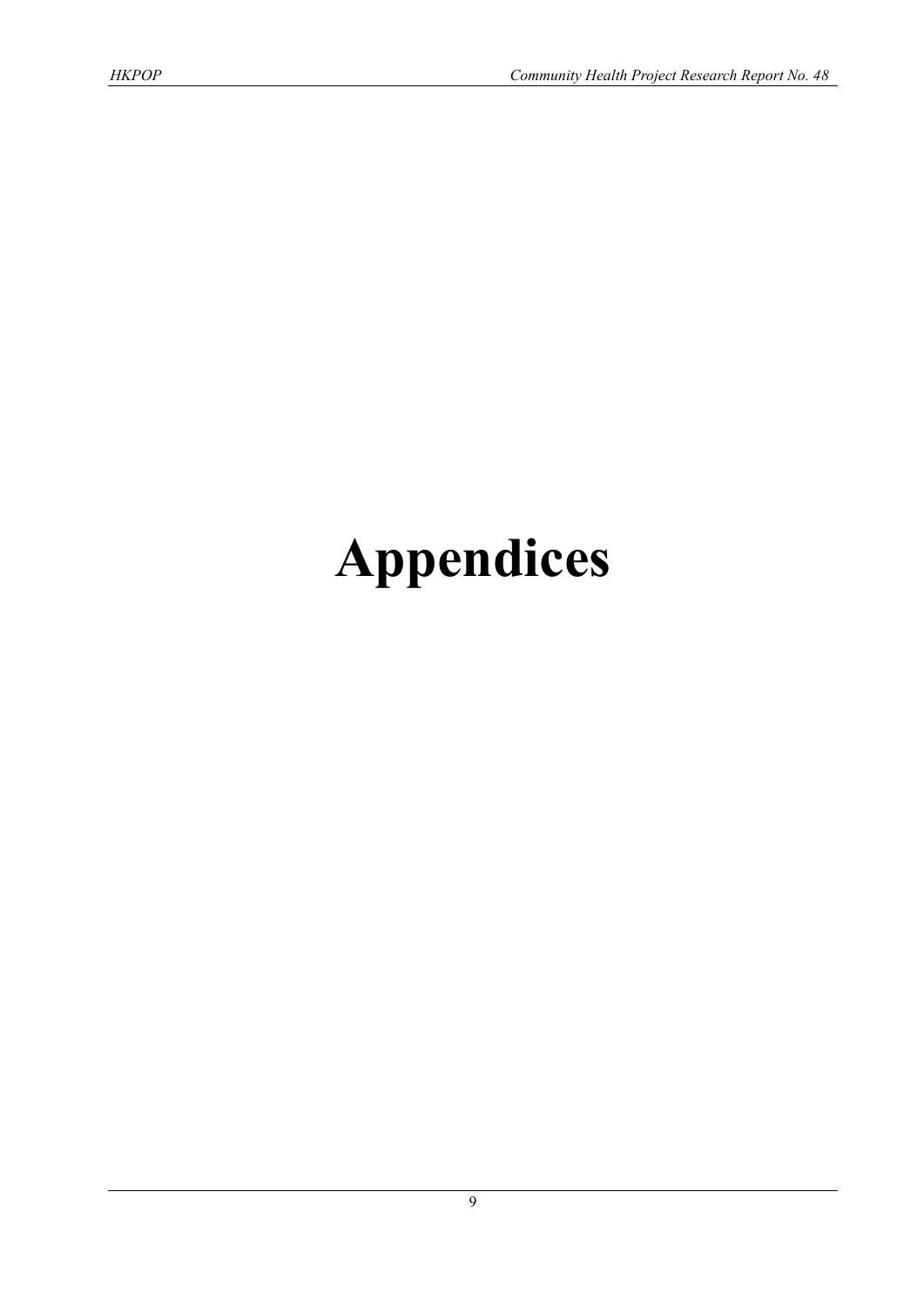# **Appendix 1: Demographic profile of respondents**

| Gender:<br>Hong Kong People Representative Panel |      |            |      |                 | Hong Kong People Volunteer Panel |            |        |                 |  |
|--------------------------------------------------|------|------------|------|-----------------|----------------------------------|------------|--------|-----------------|--|
|                                                  |      | Raw sample |      | Weighted sample |                                  | Raw sample |        | Weighted sample |  |
|                                                  | Freq | %          | Freq | %               | Freq                             | $\%$       | Freq   | %               |  |
| Male                                             | 293  | 60.9%      | 227  | 47.2%           | 2,413                            | 50.7%      | 2,245  | 47.2%           |  |
| Female                                           | 188  | 39.1%      | 254  | 52.8%           | 2,342                            | 49.2%      | 2,512  | 52.8%           |  |
| Other                                            |      | 0%         |      | 0%              |                                  | $< 0.1\%$  | $\leq$ | $< 0.1\%$       |  |
| Total                                            | 481  | 100.0%     | 481  | 100.0%          | 4,757                            | 100.0%     | 4,757  | 100.0%          |  |
| Missing case(s)                                  | 0    |            |      |                 |                                  |            |        |                 |  |

| Age:               | Hong Kong People Representative Panel |            |                |                 |       | Hong Kong People Volunteer Panel |                 |        |  |  |
|--------------------|---------------------------------------|------------|----------------|-----------------|-------|----------------------------------|-----------------|--------|--|--|
|                    |                                       | Raw sample |                | Weighted sample |       | Raw sample                       | Weighted sample |        |  |  |
|                    | Freq                                  | %          | Freq           | %               | Freq  | %                                | Freq            | %      |  |  |
| $12 - 29$          | 48                                    | 10.0%      | 97             | 20.2%           | 812   | 17.1%                            | 957             | 20.2%  |  |  |
| $30 - 39$          | 70                                    | 14.6%      | 75             | 15.6%           | 1,077 | 22.7%                            | 741             | 15.6%  |  |  |
| $40 - 49$          | 99                                    | 20.6%      | 79             | 16.3%           | 1,176 | 24.8%                            | 774             | 16.3%  |  |  |
| $50 - 59$          | 147                                   | 30.6%      | 89             | 18.6%           | 1,051 | 22.2%                            | 882             | 18.6%  |  |  |
| 60 or above        | 117                                   | 24.3%      | 141            | 29.2%           | 625   | 13.2%                            | 1,386           | 29.2%  |  |  |
| Total              | 481                                   | 100.0%     | 481            | 100.0%          | 4,741 | 100.0%                           | 4,739           | 100.0% |  |  |
| Missing case $(s)$ | 0                                     |            | $\overline{0}$ |                 | 16    |                                  | 18              |        |  |  |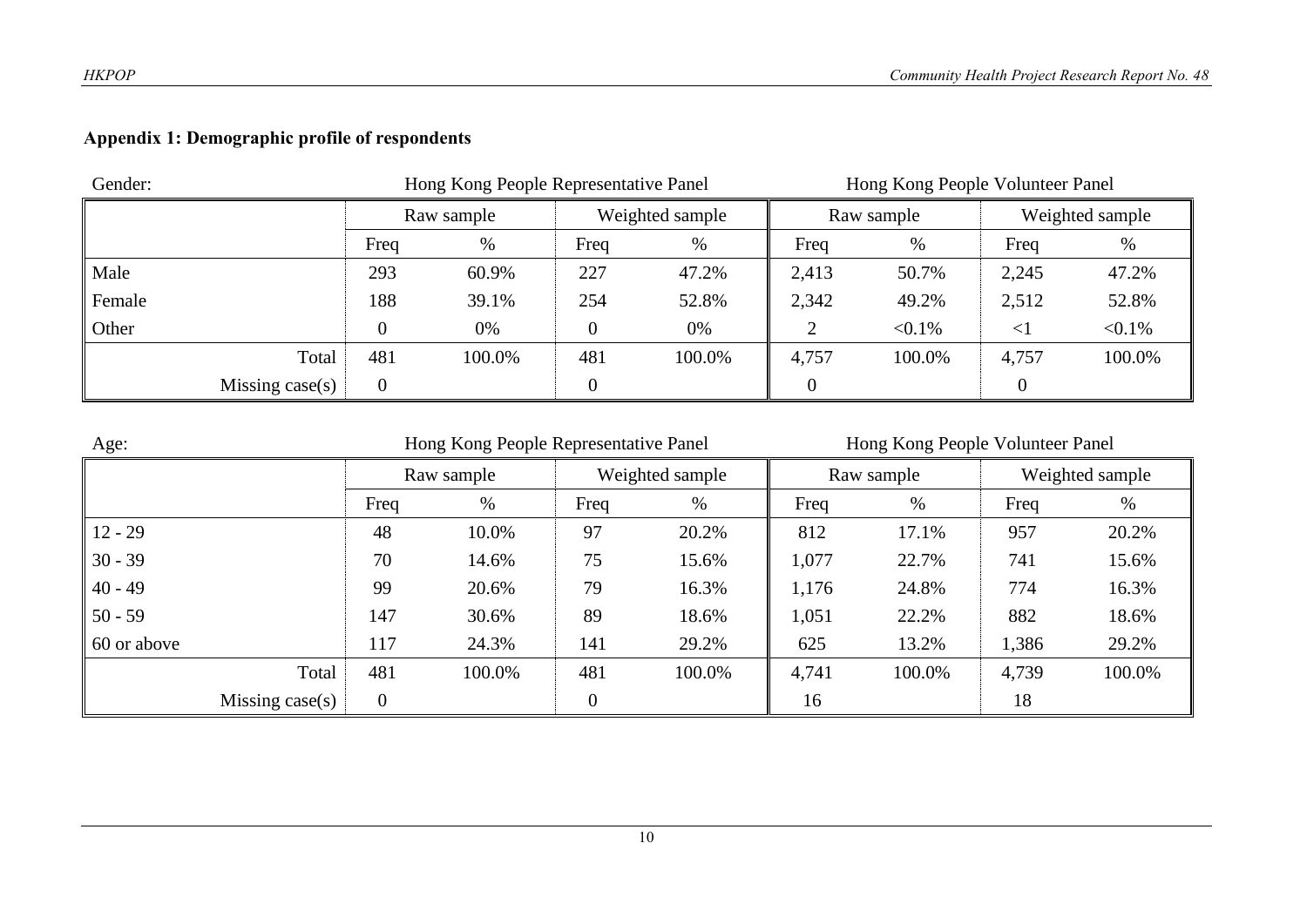| <b>Education attainment:</b> | Hong Kong People Representative Panel |        |      |                 |       | Hong Kong People Volunteer Panel |       |                 |  |  |
|------------------------------|---------------------------------------|--------|------|-----------------|-------|----------------------------------|-------|-----------------|--|--|
|                              | Raw sample                            |        |      | Weighted sample |       | Raw sample                       |       | Weighted sample |  |  |
|                              | Freq                                  | %      | Freq | $\%$            | Freq  | $\%$                             | Freq  | $\%$            |  |  |
| Primary or below             |                                       | 0.2%   |      | 0.9%            | h     | 0.1%                             |       | 0.2%            |  |  |
| Secondary                    | 120                                   | 25.0%  | 130  | 27.7%           | 741   | 16.2%                            | 568   | 14.2%           |  |  |
| Tertiary or above            | 359                                   | 74.8%  | 336  | 71.4%           | 3,815 | 83.6%                            | 3,421 | 85.6%           |  |  |
| Total                        | 480                                   | 100.0% | 470  | 100.0%          | 4,562 | 100.0%                           | 3,999 | 100.0%          |  |  |
| Missing case $(s)$           |                                       |        | 11   |                 | 195   |                                  | 758   |                 |  |  |

| Occupation:                | Hong Kong People Representative Panel |            |      |                 | Hong Kong People Volunteer Panel |            |                 |        |  |
|----------------------------|---------------------------------------|------------|------|-----------------|----------------------------------|------------|-----------------|--------|--|
|                            |                                       | Raw sample |      | Weighted sample |                                  | Raw sample | Weighted sample |        |  |
|                            | Freq                                  | $\%$       | Freq | $\%$            | Freq                             | %          | Freq            | $\%$   |  |
| Administrators and         | 158                                   | 33.1%      | 147  | 32.7%           | 1,726                            | 37.9%      | 1,291           | 32.8%  |  |
| professionals              |                                       |            |      |                 |                                  |            |                 |        |  |
| Clerks and service workers | 99                                    | 20.7%      | 115  | 25.6%           | 1,232                            | 27.1%      | 722             | 18.4%  |  |
| Workers                    | 19                                    | 4.0%       | 10   | 2.3%            | 103                              | 2.3%       | 41              | 1.0%   |  |
| <b>Students</b>            | 14                                    | 2.9%       | 26   | 5.9%            | 242                              | 5.3%       | 376             | 9.6%   |  |
| Home-makers / housewives   | 30                                    | 6.3%       | 24   | 5.4%            | 220                              | 4.8%       | 126             | 3.2%   |  |
| Others                     | 158                                   | 33.1%      | 127  | 28.2%           | 1,030                            | 22.6%      | 1,378           | 35.0%  |  |
| Total                      | 478                                   | 100.0%     | 448  | 100.0%          | 4,553                            | 100.0%     | 3,935           | 100.0% |  |
| Missing case $(s)$         | 3                                     |            | 33   |                 | 204                              |            | 822             |        |  |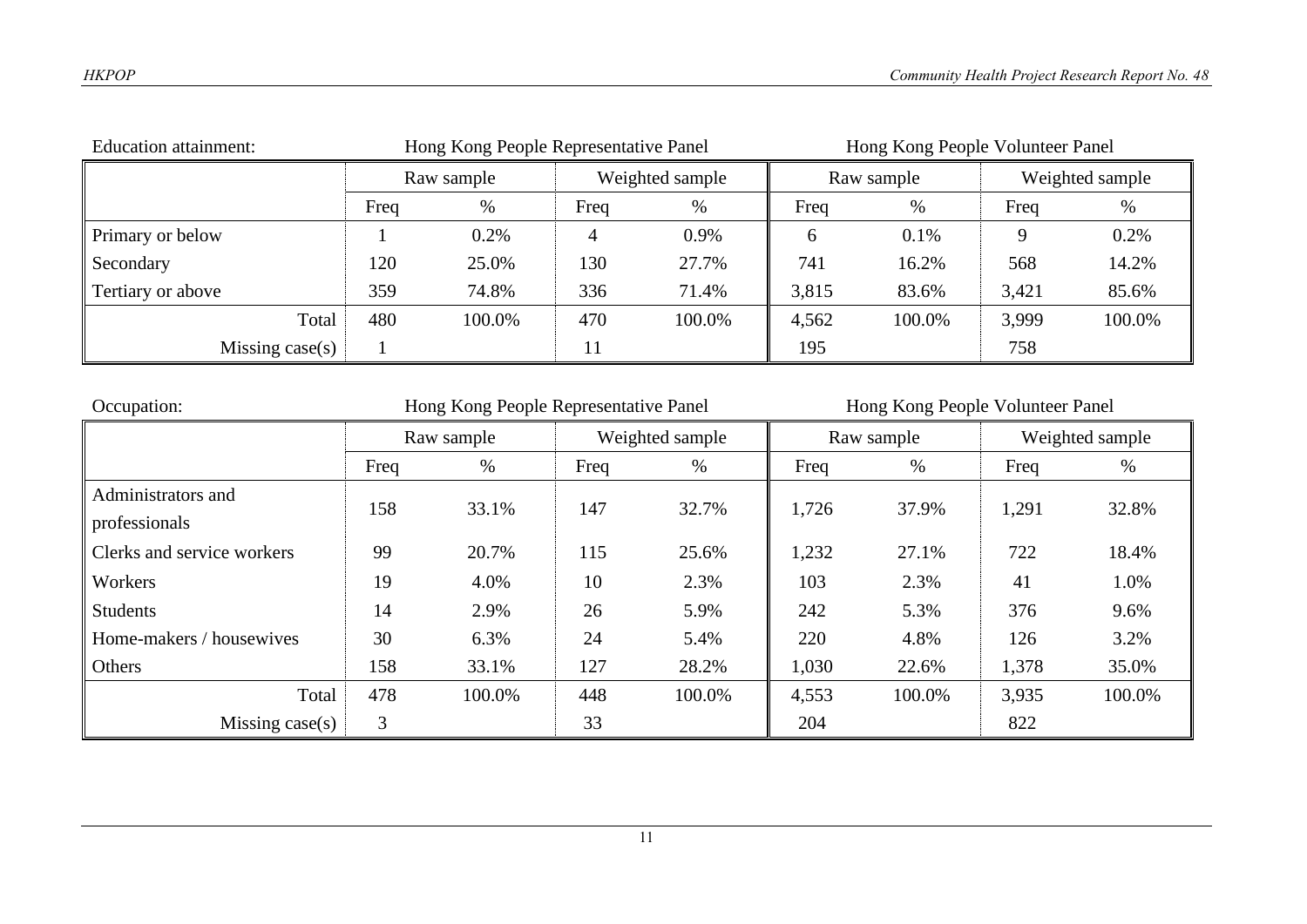| District:         | Hong Kong People Representative Panel<br>Hong Kong People Volunteer Panel |        |      |                 |       |            |       |                 |  |
|-------------------|---------------------------------------------------------------------------|--------|------|-----------------|-------|------------|-------|-----------------|--|
|                   | Raw sample                                                                |        |      | Weighted sample |       | Raw sample |       | Weighted sample |  |
|                   | Freq                                                                      | $\%$   | Freq | $\%$            | Freq  | $\%$       | Freq  | $\%$            |  |
| Central & Western | 16                                                                        | 3.7%   | 14   | 3.3%            | 188   | 4.0%       | 153   | 3.3%            |  |
| Wan Chai          | 6                                                                         | 1.4%   | 11   | 2.5%            | 108   | 2.3%       | 114   | 2.4%            |  |
| Eastern           | 45                                                                        | 10.5%  | 31   | 7.4%            | 467   | 9.9%       | 343   | 7.3%            |  |
| Southern          | 20                                                                        | 4.7%   | 15   | 3.6%            | 177   | 3.8%       | 166   | 3.5%            |  |
| Yau Tsim Mong     | 19                                                                        | 4.4%   | 19   | 4.4%            | 186   | 4.0%       | 206   | 4.4%            |  |
| Sham Shui Po      | 16                                                                        | 3.7%   | 24   | 5.5%            | 242   | 5.1%       | 258   | 5.5%            |  |
| Kowloon City      | 32                                                                        | 7.5%   | 24   | 5.7%            | 254   | 5.4%       | 263   | 5.6%            |  |
| Wong Tai Sin      | 16                                                                        | 3.7%   | 24   | 5.7%            | 268   | 5.7%       | 264   | 5.7%            |  |
| <b>Kwun Tong</b>  | 37                                                                        | 8.7%   | 39   | 9.2%            | 376   | 8.0%       | 439   | 9.4%            |  |
| Tsuen Wan         | 23                                                                        | 5.4%   | 18   | 4.2%            | 239   | 5.1%       | 196   | 4.2%            |  |
| Tuen Mun          | 24                                                                        | 5.6%   | 29   | 6.7%            | 275   | 5.8%       | 311   | 6.7%            |  |
| Yuen Long         | 37                                                                        | 8.7%   | 37   | 8.6%            | 289   | 6.1%       | 410   | 8.8%            |  |
| North             | 6                                                                         | 1.4%   | 18   | 4.2%            | 152   | 3.2%       | 195   | 4.2%            |  |
| Tai Po            | 21                                                                        | 4.9%   | 18   | 4.1%            | 209   | 4.4%       | 192   | 4.1%            |  |
| Sai Kung          | 23                                                                        | 5.4%   | 27   | 6.4%            | 391   | 8.3%       | 297   | 6.4%            |  |
| Sha Tin           | 55                                                                        | 12.9%  | 40   | 9.3%            | 515   | 10.9%      | 432   | 9.3%            |  |
| Kwai Tsing        | 22                                                                        | 5.2%   | 29   | 6.8%            | 262   | 5.6%       | 317   | 6.8%            |  |
| Islands           | 9                                                                         | 2.1%   | 11   | 2.5%            | 107   | 2.3%       | 115   | 2.5%            |  |
| Total             | 427                                                                       | 100.0% | 427  | 100.0%          | 4,705 | 100.0%     | 4,670 | 100.0%          |  |
| Missing case(s)   | 54                                                                        |        | 54   |                 | 52    |            | 87    |                 |  |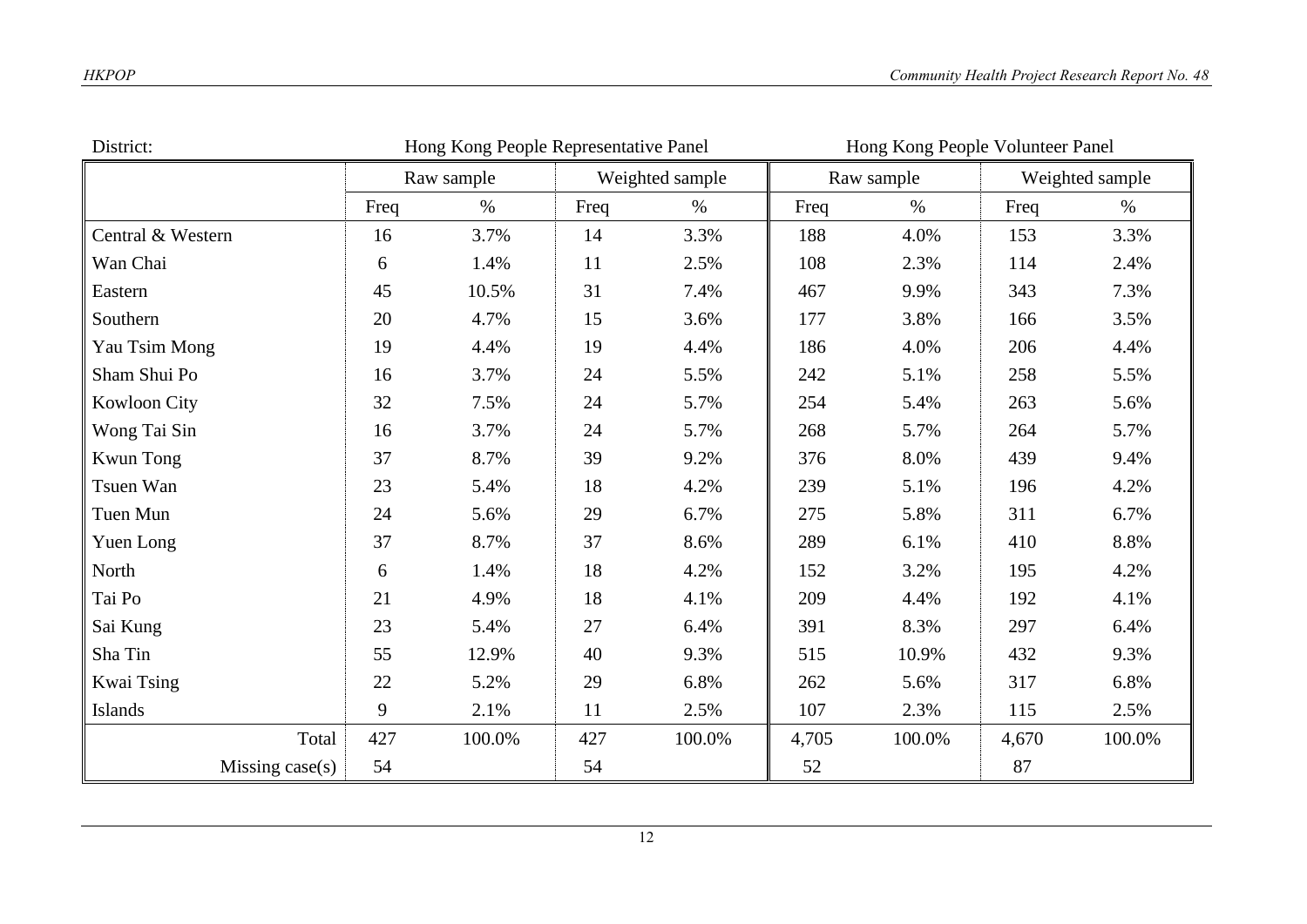| Political inclination: *           |                | Hong Kong People Representative Panel |              |                 | Hong Kong People Volunteer Panel |                                  |                 |                 |  |
|------------------------------------|----------------|---------------------------------------|--------------|-----------------|----------------------------------|----------------------------------|-----------------|-----------------|--|
|                                    |                | Raw sample                            |              | Weighted sample | Raw sample                       |                                  |                 | Weighted sample |  |
|                                    | Freq           | $\%$                                  | Freq         | $\%$            | Freq                             | $\%$                             | Freq            | $\%$            |  |
| Pro-democracy camp                 | 252            | 52.5%                                 | 144          | 29.9%           | 2,356                            | 51.7%                            | 1,368           | 34.3%           |  |
| Pro-establishment camp             | 12             | 2.5%                                  | 66           | 13.7%           | 18                               | 0.4%                             | 382             | 9.6%            |  |
| Localist                           | 117            | 24.4%                                 | 43           | 8.9%            | 1,751                            | 38.4%                            | 546             | 13.7%           |  |
| Centrist                           | 34             | 7.1%                                  | 66           | 13.7%           | 106                              | 2.3%                             | 536             | 13.4%           |  |
| Others                             | 3              | 0.6%                                  | $\leq$ 1     | 0.1%            | 59                               | 1.3%                             | 107             | 2.7%            |  |
| No political inclination /         |                |                                       |              |                 |                                  |                                  |                 |                 |  |
| politically neutral / don't belong | 57             | 11.9%                                 | 157          | 32.7%           | 192                              | 4.2%                             | 833             | 20.9%           |  |
| to any camp                        |                |                                       |              |                 |                                  |                                  |                 |                 |  |
| Don't know / hard to say           | 5              | 1.0%                                  | 5            | 1.0%            | 76                               | 1.7%                             | 216             | 5.4%            |  |
| Total                              | 480            | 100.0%                                | 480          | 100.0%          | 4,558                            | 100.0%                           | 3,987           | 100.0%          |  |
| Missing $case(s)$                  | $\mathbf{1}$   |                                       | $\mathbf{1}$ |                 | 199                              |                                  | 770             |                 |  |
| Voted political camp: *            |                | Hong Kong People Representative Panel |              |                 |                                  | Hong Kong People Volunteer Panel |                 |                 |  |
|                                    |                | Weighted sample<br>Raw sample         |              |                 | Raw sample                       |                                  | Weighted sample |                 |  |
|                                    | Freq           | $\%$                                  | Freq         | $\%$            | Freq                             | $\%$                             | Freq            | $\%$            |  |
| Democratic                         | 351            | 73.0%                                 | 112          | 23.3%           | 4,227                            | 90.1%                            | 1,218           | 25.7%           |  |
| Non-democratic                     | 39             | 8.1%                                  | 166          | 34.6%           | 54                               | 1.2%                             | 1,223           | 25.9%           |  |
| Did not vote / blank vote / void   |                |                                       |              |                 |                                  |                                  |                 |                 |  |
| vote / don't know / hard to say /  | 84             | 17.5%                                 | 155          | 32.2%           | 333                              | 7.1%                             | 1,807           | 38.2%           |  |
| refuse to answer                   |                |                                       |              |                 |                                  |                                  |                 |                 |  |
| Not a registered voter             | $\overline{7}$ | 1.5%                                  | 48           | 9.9%            | 80                               | 1.7%                             | 483             | 10.2%           |  |
| Total                              | 481            | 100.0%                                | 481          | 100.0%          | 4,694                            | 100.0%                           | 4,731           | 100.0%          |  |

\* (Only for respondents aged 18 or above or refuse to answer age)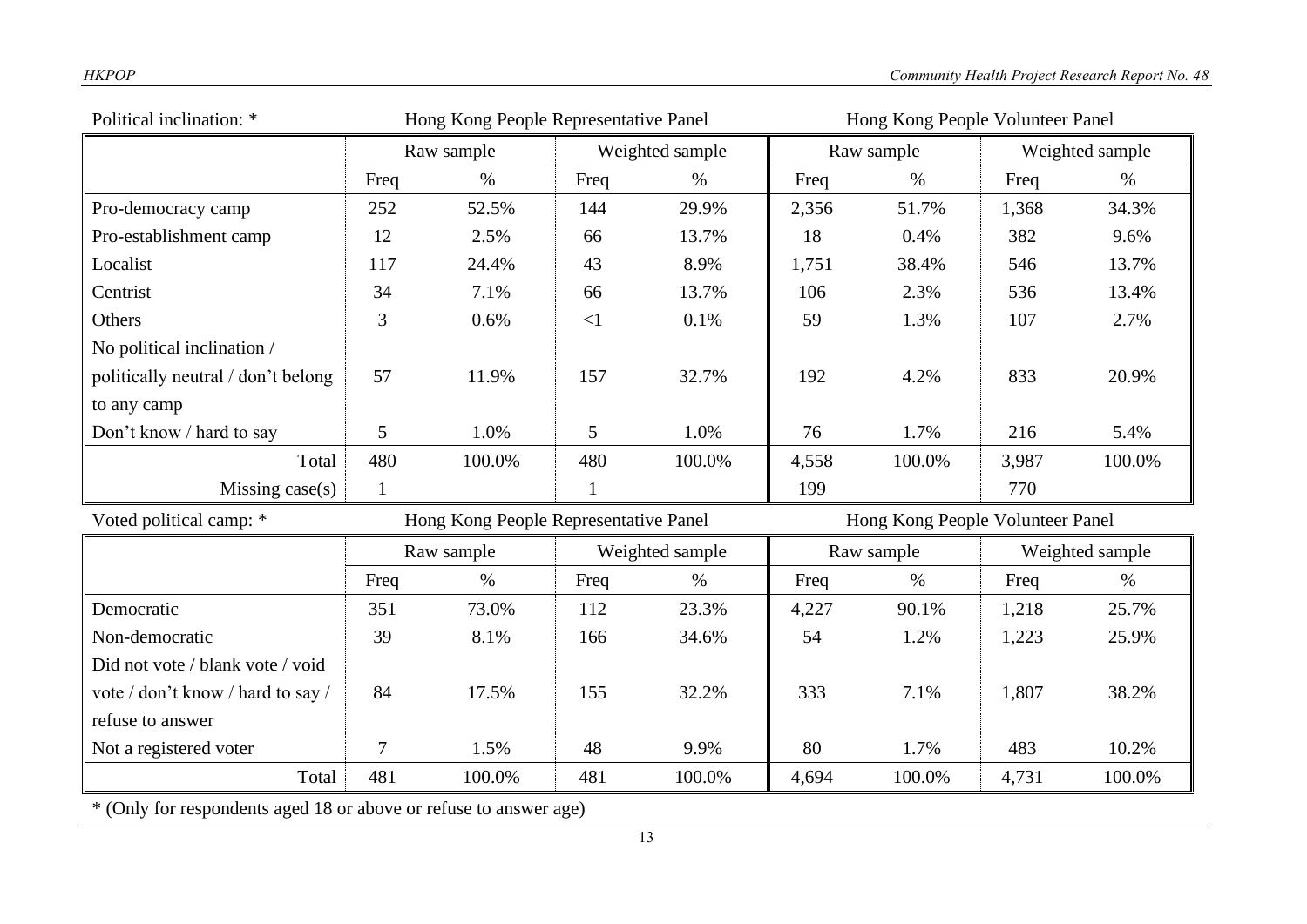# **Appendix 2: Contact Information**

|                         | Hong Kong People Representative Panel | Hong Kong People Volunteer Panel |
|-------------------------|---------------------------------------|----------------------------------|
| Total valid samples     | 481                                   | 4,757                            |
| Survey period           | $8-18/1/2021$                         | 8-18/1/2021                      |
| Success rate            | 5.4%                                  | 5.4%                             |
| Questionnaires sent out | 8,951                                 | 88,156                           |
| Questionnaires received | 504                                   | 5,130                            |
| Ineligible samples      |                                       | 86                               |
| Invalid samples         | 21                                    | 252                              |
| Incomplete samples      |                                       | 35                               |
| Standard error          | 2.3%                                  | 0.7%                             |
| Sampling error          | 4.5%                                  | 1.4%                             |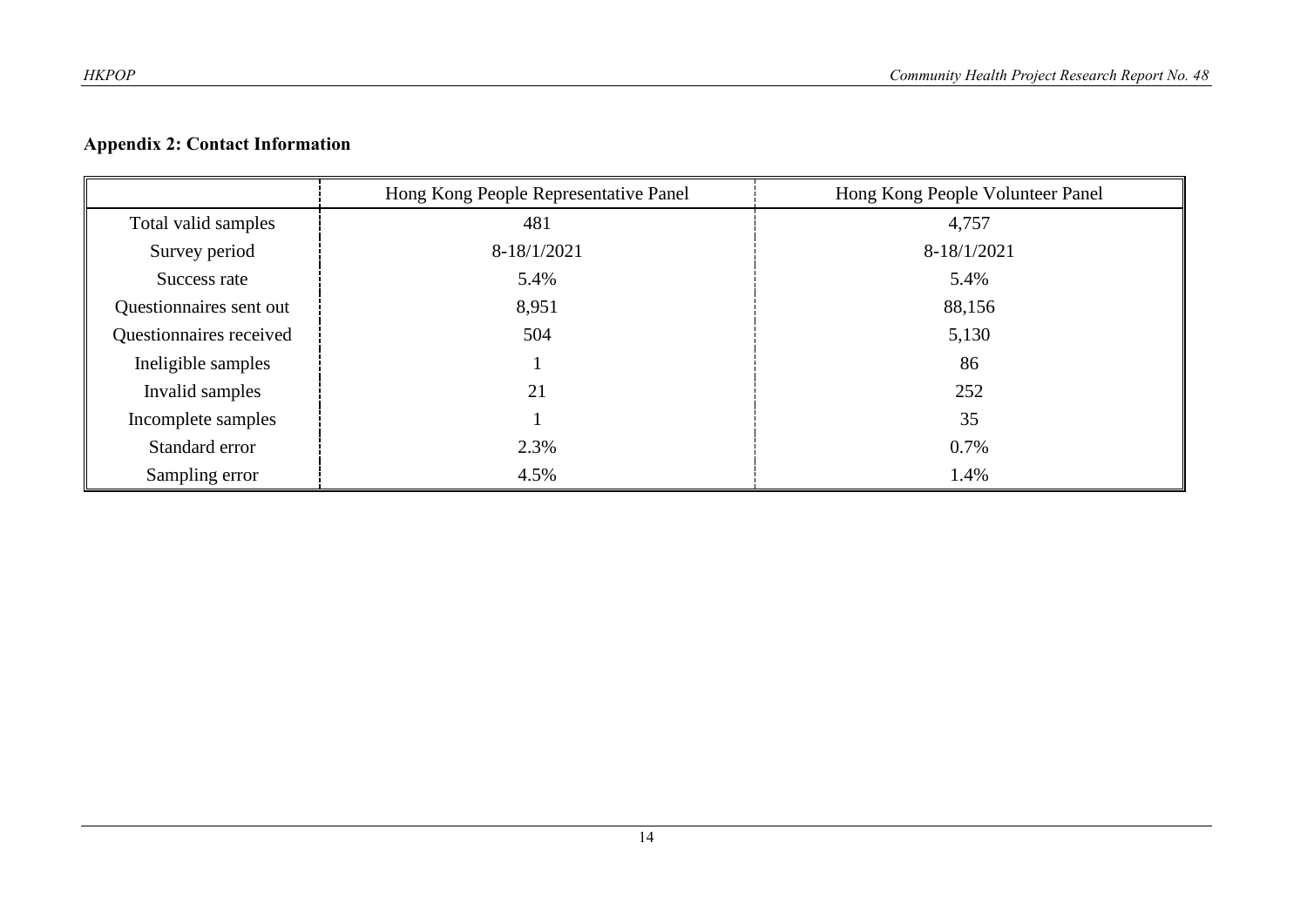# **Appendix 3: Quantitative analyses**

| Q1 What do you think is your chance of being infected with the<br>Coronavirus disease, also known as Wuhan pneumonia, in the coming one<br>month? [Logarithmic Scale] |                     | Hong Kong People Representative Panel |              | Hong Kong People Volunteer Panel |          |                |              |                |            |
|-----------------------------------------------------------------------------------------------------------------------------------------------------------------------|---------------------|---------------------------------------|--------------|----------------------------------|----------|----------------|--------------|----------------|------------|
|                                                                                                                                                                       |                     | Frequencies                           |              | Percentages                      |          | Frequencies    |              | Percentages    |            |
|                                                                                                                                                                       |                     |                                       |              | $(Base=481)$                     |          |                |              | $(Base=4,756)$ |            |
| 0% chance (Certainly not)                                                                                                                                             |                     | 19                                    |              | 3.9%                             |          | 240            |              | 5.0%           |            |
| 0.001% chance (1 in 100,000)                                                                                                                                          |                     | 43                                    |              | 8.8%                             |          | 447            |              | 9.4%           |            |
| 0.01% chance (1 in 10,000)                                                                                                                                            |                     | 28                                    |              | 5.8%                             |          | 324            |              | 6.8%           |            |
| $0.1\%$ chance $(1 \text{ in } 1,000)$                                                                                                                                |                     | 11                                    |              | 2.3%                             |          | 204            |              | 4.3%           |            |
| 1% chance (1 in 100)                                                                                                                                                  |                     | 89                                    |              | 18.4%                            |          | 391            |              | 8.2%           |            |
| 5% chance (1 in 20)                                                                                                                                                   |                     | 23                                    |              | 4.8%                             |          | 363            |              | 7.6%           |            |
| 10% chance $(1 \text{ in } 10)$                                                                                                                                       | <b>Small chance</b> | 47                                    | 314          | 9.8%                             | 165.3%   | 560            |              | 11.8%          |            |
| 15% chance                                                                                                                                                            |                     | 11                                    |              | 2.3%                             |          | 121            | 3,220        | 2.5%           | ${67.7\%}$ |
| 20% chance                                                                                                                                                            |                     | 20                                    |              | 4.3%                             |          | 245            |              | 5.2%           |            |
| 25% chance                                                                                                                                                            |                     | $\sqrt{6}$                            |              | 1.3%                             |          | 47             |              | 1.0%           |            |
| 30% chance                                                                                                                                                            |                     | 10                                    |              | 2.0%                             |          | 194            |              | 4.1%           |            |
| 35% chance                                                                                                                                                            |                     | 1                                     |              | 0.2%                             |          | 36             |              | 0.8%           |            |
| 40% chance                                                                                                                                                            |                     | $\sqrt{2}$                            |              | 0.3%                             |          | 35             |              | 0.7%           |            |
| 45% chance                                                                                                                                                            |                     | $\overline{4}$                        |              | 0.9%                             |          | 13             |              | 0.3%           |            |
| 50% chance                                                                                                                                                            |                     |                                       | 17           |                                  | 3.5%     |                | 389          |                | 8.2%       |
| 60% chance                                                                                                                                                            |                     | $\mathfrak{S}$                        |              | 1.0%                             | $3.0\%$  | 59             | ${208}$      | 1.2%           | 4.4%       |
| 70% chance                                                                                                                                                            |                     | 5                                     |              | 1.0%                             |          | 78             |              | 1.6%           |            |
| 80% chance                                                                                                                                                            | } Large chance      | $\leq$ 1                              | 14           | 0.1%                             |          | 65             |              | 1.4%           |            |
| 90% chance                                                                                                                                                            |                     | $\mathfrak{Z}$                        |              | 0.7%                             |          | $\overline{4}$ |              | 0.1%           |            |
| 100% chance (Certainly will)                                                                                                                                          |                     | $\mathbf{1}$                          |              | 0.3%                             |          | $\overline{3}$ |              | 0.1%           |            |
| Others                                                                                                                                                                |                     |                                       | $\mathbf{0}$ |                                  | $0\%$    |                | $\mathbf{2}$ |                | $< 0.1\%$  |
| Don't know / hard to say                                                                                                                                              |                     | 135                                   |              | 28.2%                            |          | 936            |              | 19.7%          |            |
| Total                                                                                                                                                                 |                     |                                       | 481          |                                  | 100.0%   |                | 4,756        |                | 100.0%     |
| Mean                                                                                                                                                                  |                     |                                       |              |                                  | 11.3%    |                |              |                | 15.5%      |
| Standard error of mean                                                                                                                                                |                     |                                       |              |                                  | 1.0%     |                |              |                | 0.3%       |
| Median                                                                                                                                                                |                     |                                       |              | 1.0%                             |          |                |              | 5.0%           |            |
| Refuse to answer                                                                                                                                                      |                     |                                       |              |                                  | $\theta$ |                |              |                | 1          |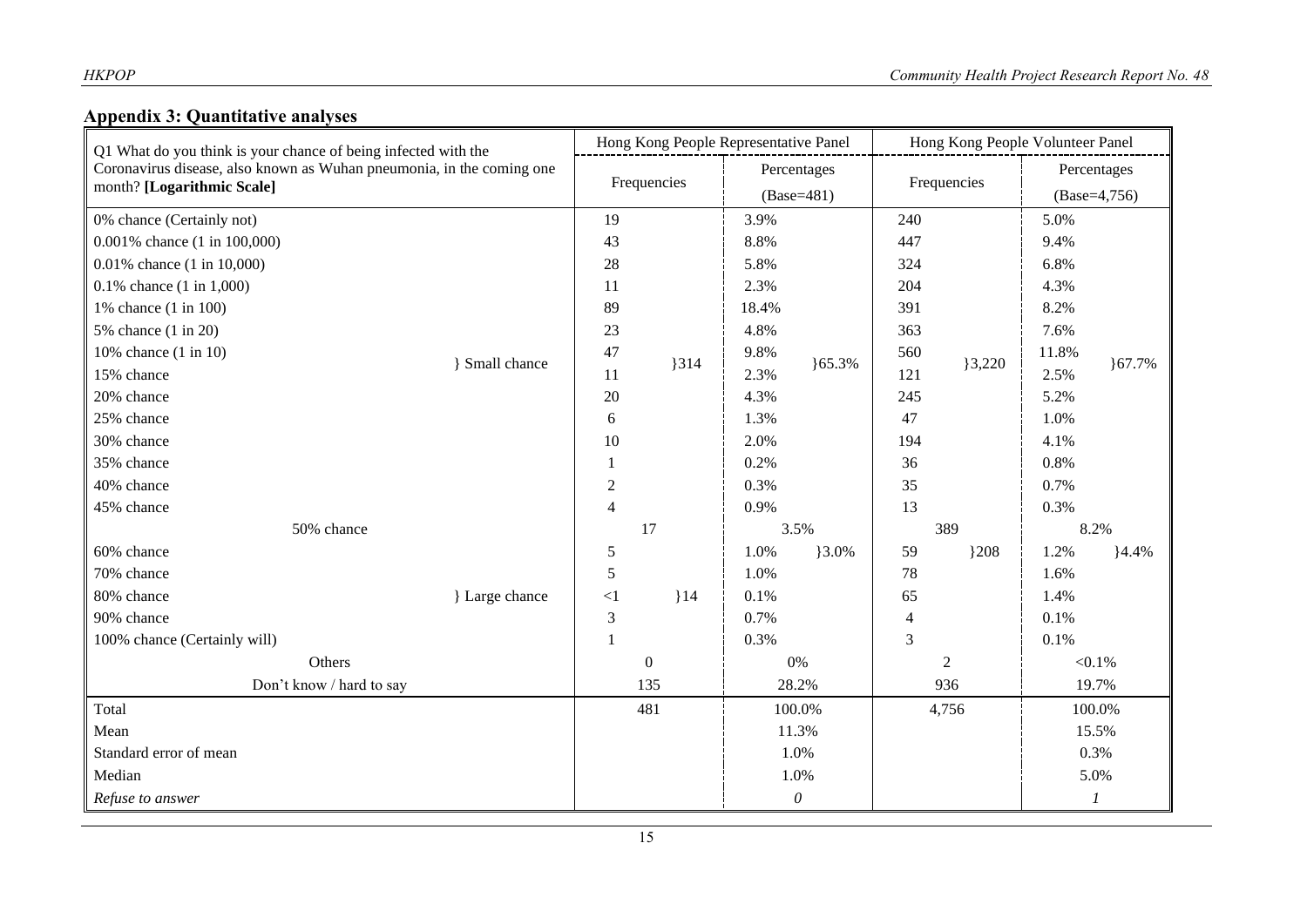| Q2 How satisfied or dissatisfied are you with the government's<br>performance in handling novel coronavirus pneumonia? |              | Hong Kong People Representative Panel |     |                             | Hong Kong People Volunteer Panel |             |       |                |        |
|------------------------------------------------------------------------------------------------------------------------|--------------|---------------------------------------|-----|-----------------------------|----------------------------------|-------------|-------|----------------|--------|
|                                                                                                                        |              | Frequencies                           |     | Percentages<br>$(Base=464)$ |                                  | Frequencies |       | Percentages    |        |
|                                                                                                                        |              |                                       |     |                             |                                  |             |       | $(Base=4,748)$ |        |
| Very much satisfied                                                                                                    |              | 4                                     |     | 0.8%                        |                                  | 255         |       | 5.4%           |        |
| Somewhat satisfied                                                                                                     | Satisfied    | 77                                    | 81  | 16.6%                       | 17.4%                            | 849<br>594  | 12.5% | $17.9\%$       |        |
| Half-half                                                                                                              |              | 129                                   |     |                             | 27.9%                            |             | 488   | 10.3%          |        |
| Somewhat dissatisfied                                                                                                  | Dissatisfied | 35                                    | 254 | 7.5%                        | $\}54.7\%$                       | 575         | 3,411 | 12.1%          | }71.8% |
| Very much dissatisfied                                                                                                 |              | 219                                   |     | 47.2%                       |                                  | 2,836       |       | 59.7%          |        |
| Don't know / hard to say                                                                                               |              | $\leq$ 1                              |     | $< 0.1\%$                   |                                  | $\leq$ 1    |       | $< 0.1\%$      |        |
| Total                                                                                                                  |              | 464                                   |     |                             | 100.0%                           |             | 4,748 | 100.0%         |        |
| Mean values                                                                                                            |              |                                       |     |                             | 2.2                              |             |       | 1.9            |        |
| Standard error of mean                                                                                                 |              |                                       |     |                             | 0.1                              |             |       | < 0.1          |        |
| Median                                                                                                                 |              |                                       |     |                             | 2.0                              |             |       | 1.0            |        |
| Refuse to answer                                                                                                       |              |                                       |     |                             | 17                               |             |       | 9              |        |
| <b>Net value (Satisfied- Dissatisfied)</b>                                                                             |              |                                       |     |                             | $-37.3%$                         |             |       | $-54.0%$       |        |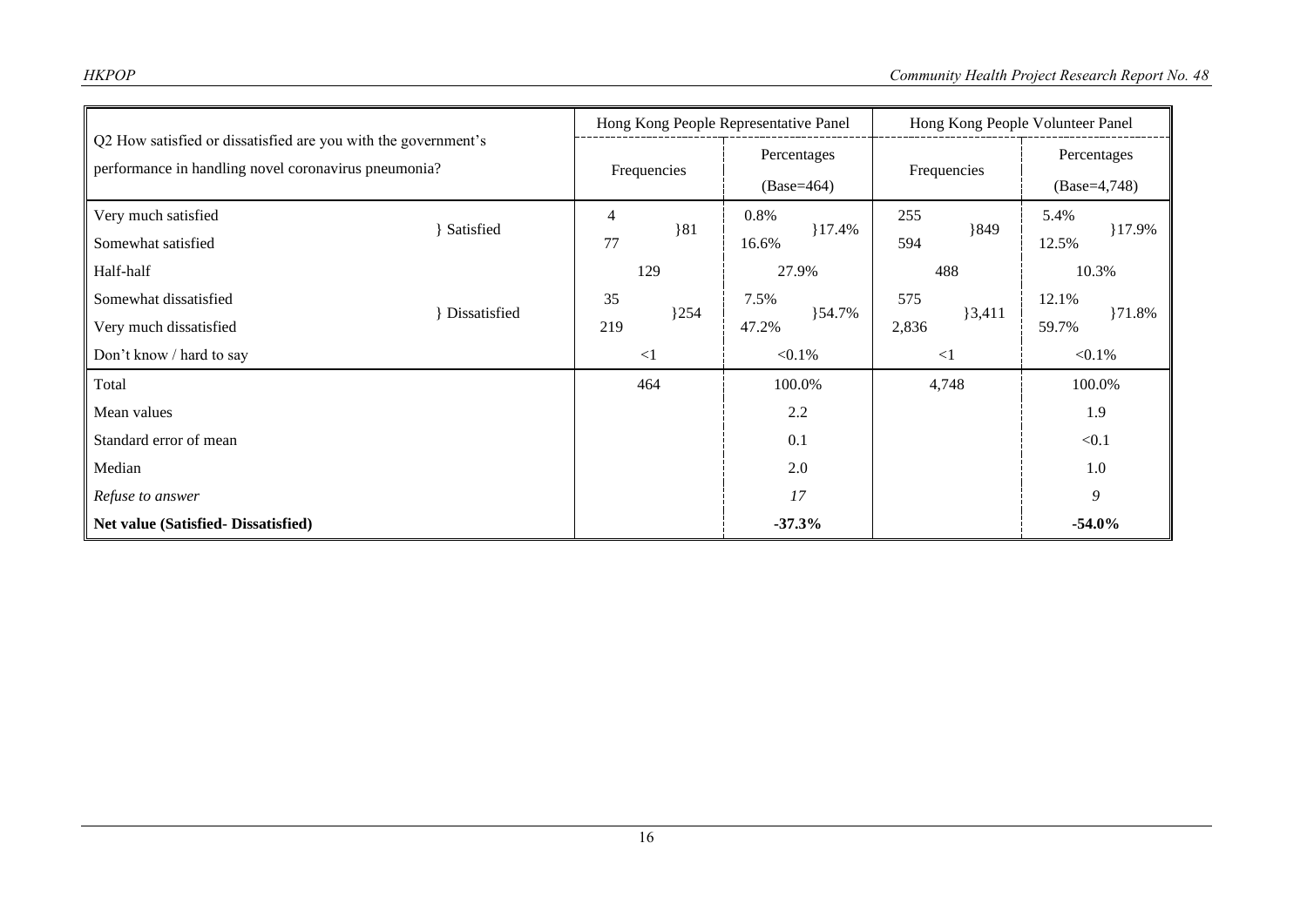# **Appendix 4: Sample count for each constituency (452 in total)**

| Rank           | <b>District Council</b> | <b>Hong Kong People Representative Panel</b> | <b>Hong Kong People Volunteer Panel</b> | <b>Total</b> |
|----------------|-------------------------|----------------------------------------------|-----------------------------------------|--------------|
| $\mathbf{1}$   | Sha Tin                 | 55                                           | 515                                     | 570          |
| $\overline{2}$ | Eastern                 | 45                                           | 467                                     | 512          |
| 3              | Sai Kung                | 23                                           | 391                                     | 414          |
| $\overline{4}$ | Kwun Tong               | 37                                           | 376                                     | 413          |
| 5              | Yuen Long               | 37                                           | 289                                     | 326          |
| 6              | Tuen Mun                | 24                                           | 275                                     | 299          |
| $\tau$         | Kowloon City            | 32                                           | 254                                     | 286          |
| 8              | Kwai Tsing              | $22\,$                                       | 262                                     | 284          |
| 8              | Wong Tai Sin            | 16                                           | 268                                     | 284          |
| 10             | Tsuen Wan               | 23                                           | 239                                     | 262          |
| 11             | Sham Shui Po            | 16                                           | 242                                     | 258          |
| 12             | Tai Po                  | 21                                           | 209                                     | 230          |
| 13             | Yau Tsim Mong           | 19                                           | 186                                     | 205          |
| 14             | Central & Western       | 16                                           | 188                                     | 204          |
| 15             | Southern                | 20                                           | 177                                     | 197          |
| 16             | North                   | $6\,$                                        | 152                                     | 158          |
| 17             | Islands                 | 9                                            | 107                                     | 116          |
| 18             | Wan Chai                | 6                                            | 108                                     | 114          |
|                | <b>Total</b>            | 427                                          | 4,705                                   | 5,132        |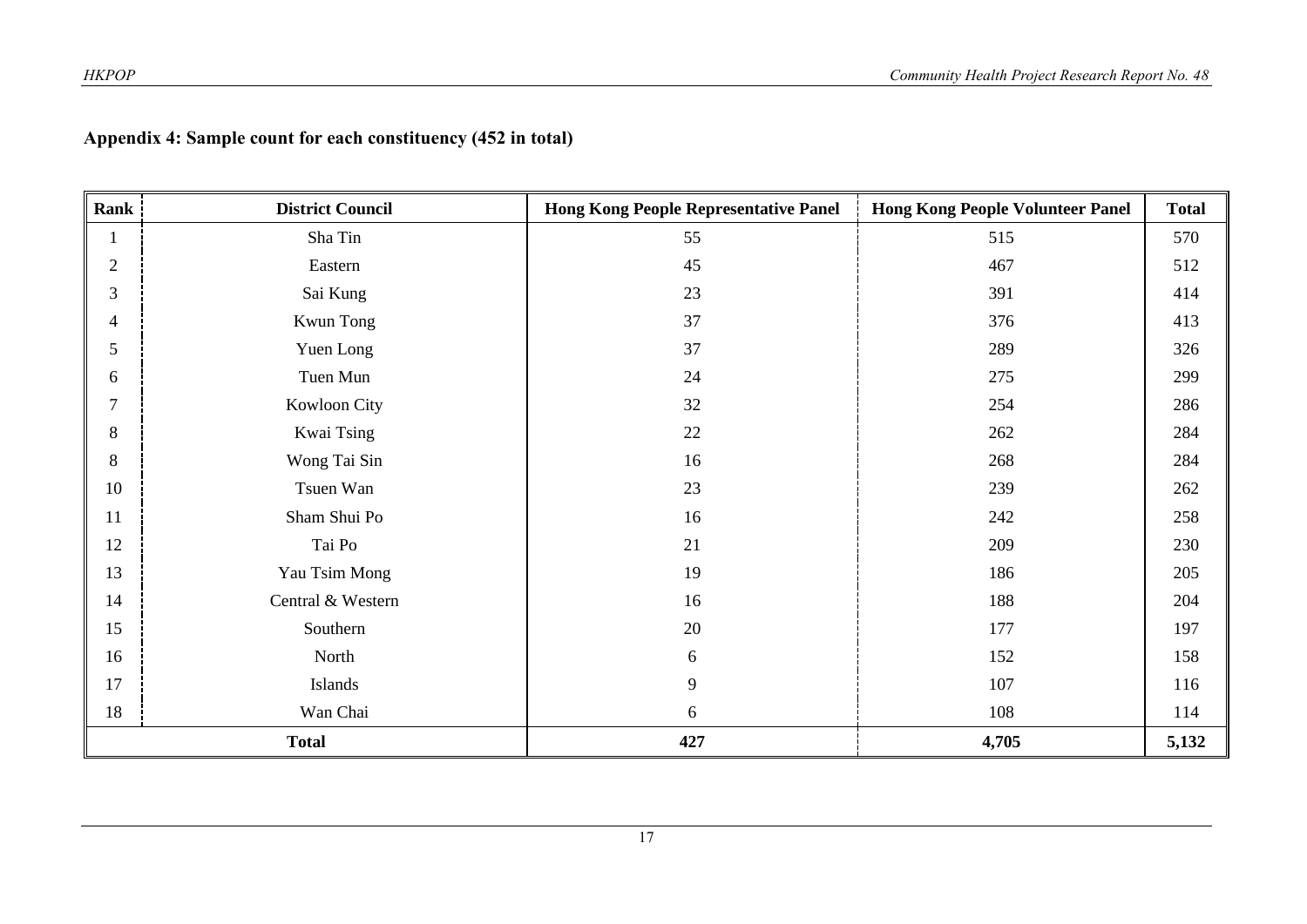#### **Appendix 5: Survey questionnaire (8-18/1/2021)**

## **HKPORI: Community Health Survey**

Hong Kong Public Opinion Research Institute is politically neutral, we welcome different opinions. All personal data will be kept strictly confidential. You can fill in the questionnaire again at any time to express your latest views, and your last submission will be collated. For enquiries, please email us at panel@pori.hk .

Last updated: xxxx-xx-xx xx:xx

Tentative next update: To be decided

#### \*Required

**\***

#### **(Registered member) Panel ID: \***

(Please do not alter the pre-filled ID)

**(Registered member) Invitation token: \***

(Please do not alter the pre-filled token)

 $\mathcal{L}_\text{max}$  , where  $\mathcal{L}_\text{max}$ 

#### **(New member) Please first register as a HKPOP Panel member at https://www.pori.hk/hkpop-panel**

- $\bigcirc$  Already registered as a member earlier (Please go to the survey platform by clicking on the designated hyperlink sent to you by email)
- Have just registered as a member
- Not yet registered as a member, and will register after completing the survey (Please note: Your response will be removed if you have not yet successfully registered as a member at the time of data analysis)

#### **Eligibility Confirmation**

 $\mathcal{L}_\text{max}$ 

**(New member)**

**Email used / will be used in registration: \***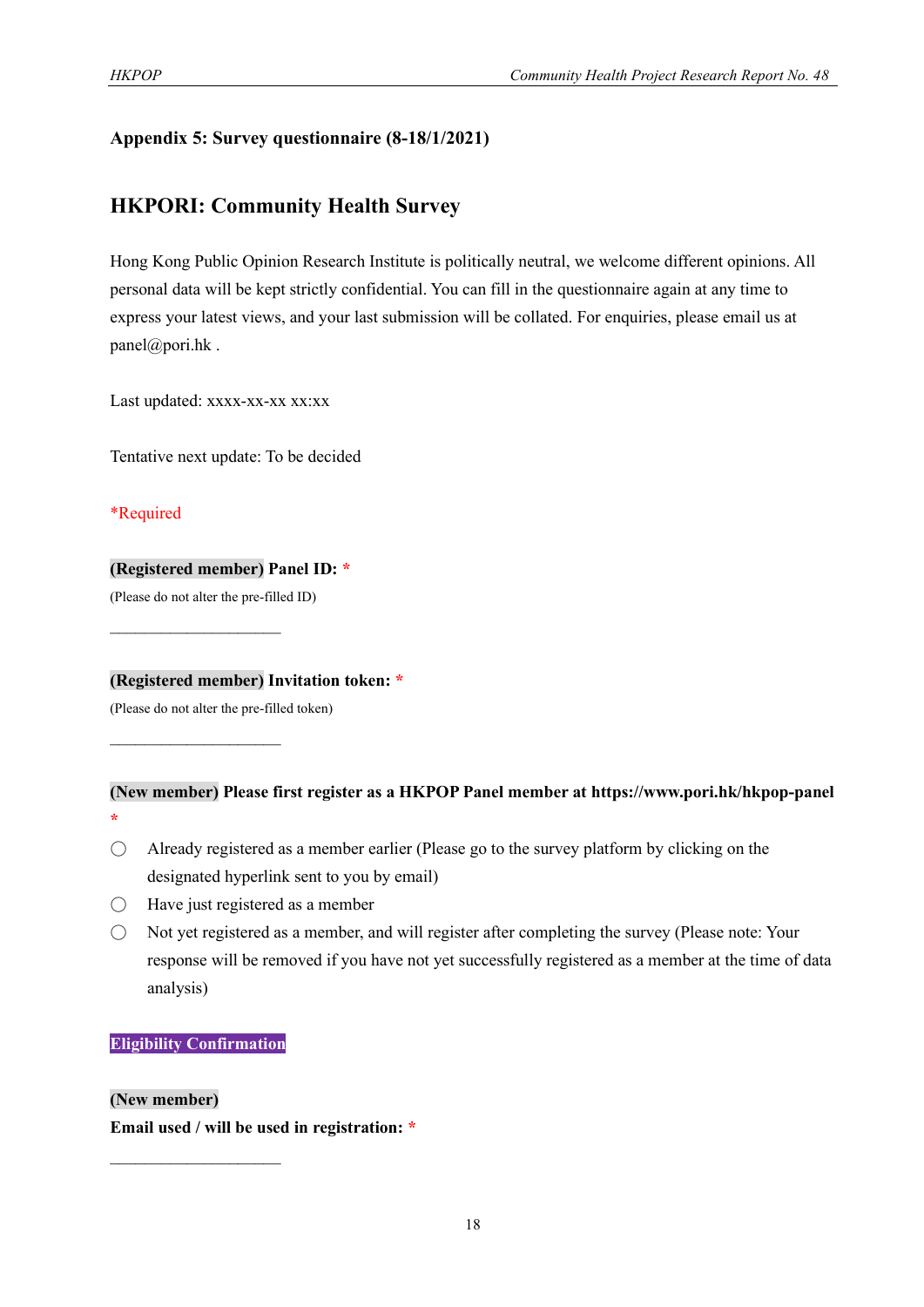#### **Are you a Hong Kong resident aged 12 or above? \***

- Yes
- No

**Opinion Questions**

#### **How likely do you think it is that you will contract novel coronavirus pneumonia over the next one month?**

(Please select the closest answer. If you have another answer, please fill in the last item.)

- $\bigcirc$  0% chance (Certainly not)
- $\bigcirc$  0.001% chance (1 in 100,000)
- $\bigcirc$  0.01% chance (1 in 10,000)
- $\bigcirc$  0.1% chance (1 in 1,000)
- $\bigcirc$  1% chance (1 in 100)
- $\bigcirc$  5% chance (1 in 20)
- $\bigcirc$  10% chance (1 in 10)
- $\bigcirc$  15% chance
- 20% chance
- $\bigcirc$  25% chance
- 30% chance
- 35% chance
- $\bigcirc$  40% chance
- 45% chance
- 50% chance
- 60% chance
- 70% chance
- 80% chance
- 90% chance
- 100% chance (Certainly will)
- Don't know / hard to say
- $\bigcirc$  Other:

#### **Opinion Questions**

#### **What do you think is the appropriate timing to completely lift the regulation prohibiting gatherings of more than a specific number of people in public places under the pandemic?**

(Please select the closest answer; If there is no suitable answer at all, please select "don't know / hard to say".)

- $\bigcirc$  Should completely lift the regulation prohibiting gatherings of more than a specific number of people in public places unconditionally
- Number of recovered cases exceeds newly confirmed cases each day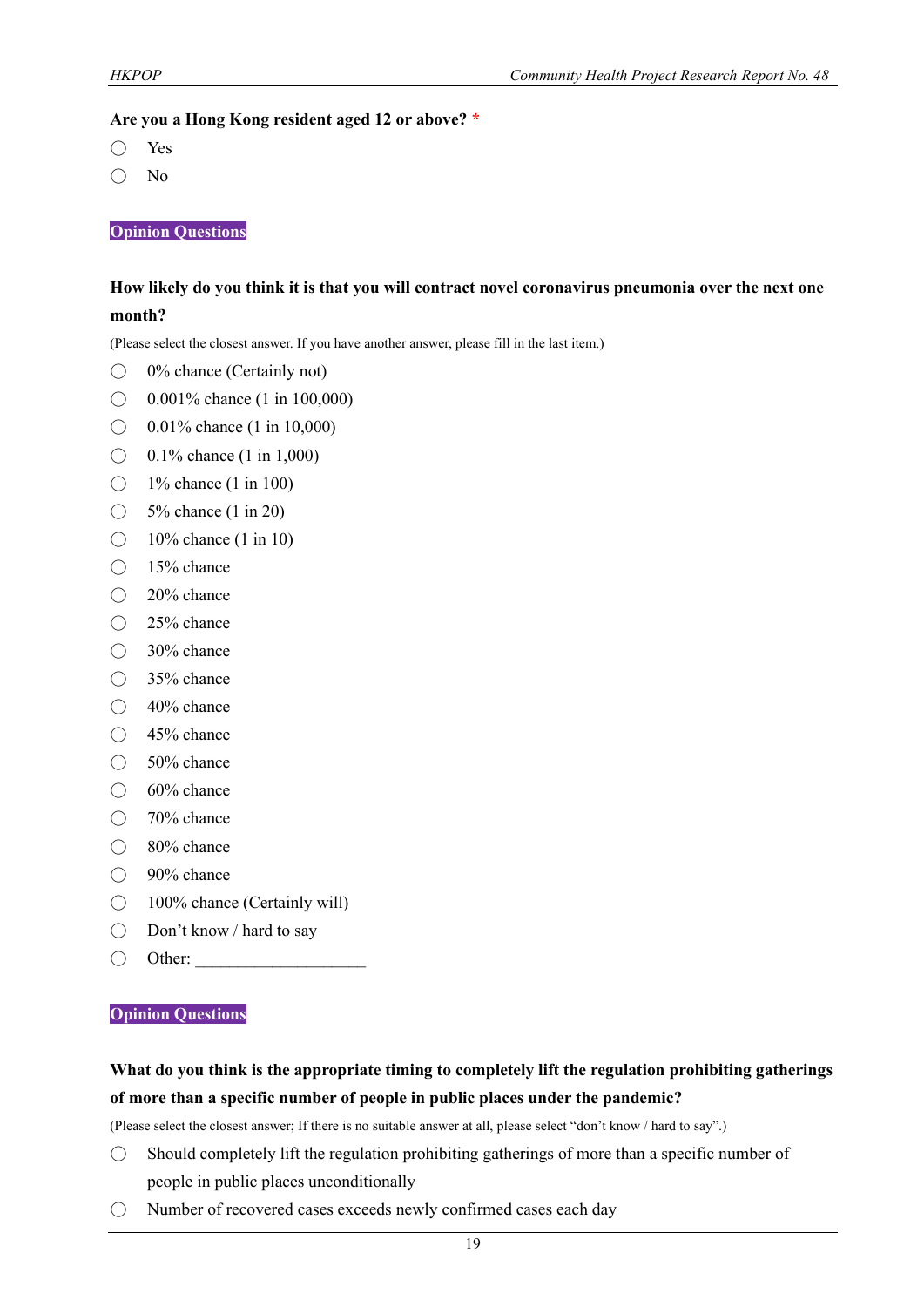- Number of newly confirmed cases each day falls to a single digit
- No more newly confirmed local case
- No more newly confirmed local or imported case
- $\bigcirc$  No more newly confirmed local case in L consecutive days (Please input L in the next page)
- $\bigcirc$  No more newly confirmed local and imported case in N consecutive days (Please input N in the next page)
- $\bigcirc$  Don't know / hard to say

#### **Opinion Questions**

**How many consecutive days (the value of L mentioned before) with no more newly confirmed local case do you think there should be before it is appropriate to completely lift the regulation prohibiting gatherings of more than a specific number of people in public places?**

#### **Opinion Questions**

 $\mathcal{L}_\text{max}$ 

**How many consecutive days (the value of N mentioned before) with no more newly confirmed local and imported case do you think there should be before it is appropriate to completely lift the regulation prohibiting gatherings of more than a specific number of people in public places?**

 $\mathcal{L}_\text{max}$ 

#### **Opinion Questions**

**How satisfied or dissatisfied are you with the government's performance in handling novel coronavirus pneumonia?**

- Very much satisfied
- Somewhat satisfied
- Half-half
- Somewhat dissatisfied
- Very much dissatisfied

 $\mathcal{L}_\text{max}$  , where  $\mathcal{L}_\text{max}$ 

○ Don't know / hard to say

**Please rate on a scale of 0 to 100 your extent of support to the Chief Executive Carrie Lam, with 0 indicating absolutely not supportive, 100 indicating absolutely supportive and 50 indicating halfhalf. How would you rate the Chief Executive Carrie Lam?**

(To opt for "don't know / hard to say", please input 8888)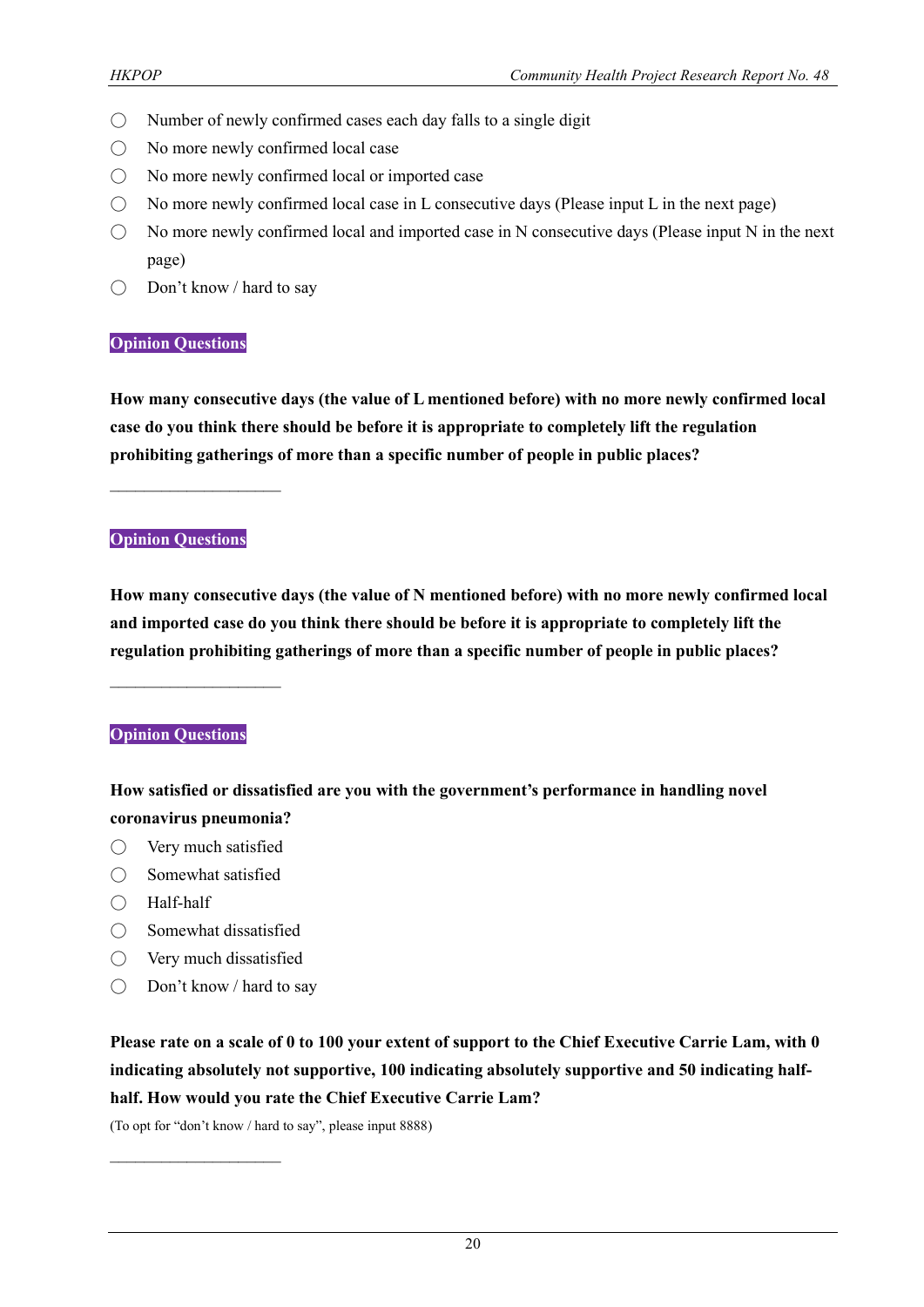# **Generally speaking, how satisfied or dissatisfied are you with the current political condition in**

#### **Hong Kong?**

- Very much satisfied
- Somewhat satisfied
- Half-half
- Somewhat dissatisfied
- Very much dissatisfied
- Don't know / hard to say

## **Generally speaking, how satisfied or dissatisfied are you with the current economic condition in Hong Kong?**

- Very much satisfied
- Somewhat satisfied
- Half-half
- Somewhat dissatisfied
- Very much dissatisfied
- Don't know / hard to say

## **Generally speaking, how satisfied or dissatisfied are you with the current livelihood condition in Hong Kong?**

- Very much satisfied
- Somewhat satisfied
- Half-half
- Somewhat dissatisfied
- Very much dissatisfied
- Don't know / hard to say

#### **Other Opinions**

#### **Do you have any survey question to suggest for our surveys?**

(If you do not have any suggestion, please leave this space blank.)

# **Do you have any needs which you want us to forward to your District Councillor or other persons you name here? (Please write down your contacts)**

 $\mathcal{L}_\text{max}$  and  $\mathcal{L}_\text{max}$  and  $\mathcal{L}_\text{max}$  and  $\mathcal{L}_\text{max}$  and  $\mathcal{L}_\text{max}$  and  $\mathcal{L}_\text{max}$ 

 $\mathcal{L}_\text{max}$  and  $\mathcal{L}_\text{max}$  and  $\mathcal{L}_\text{max}$  and  $\mathcal{L}_\text{max}$  and  $\mathcal{L}_\text{max}$  and  $\mathcal{L}_\text{max}$ 

(The request you make here is not part of our study, we simply want to bridge people who need help with people who can help.)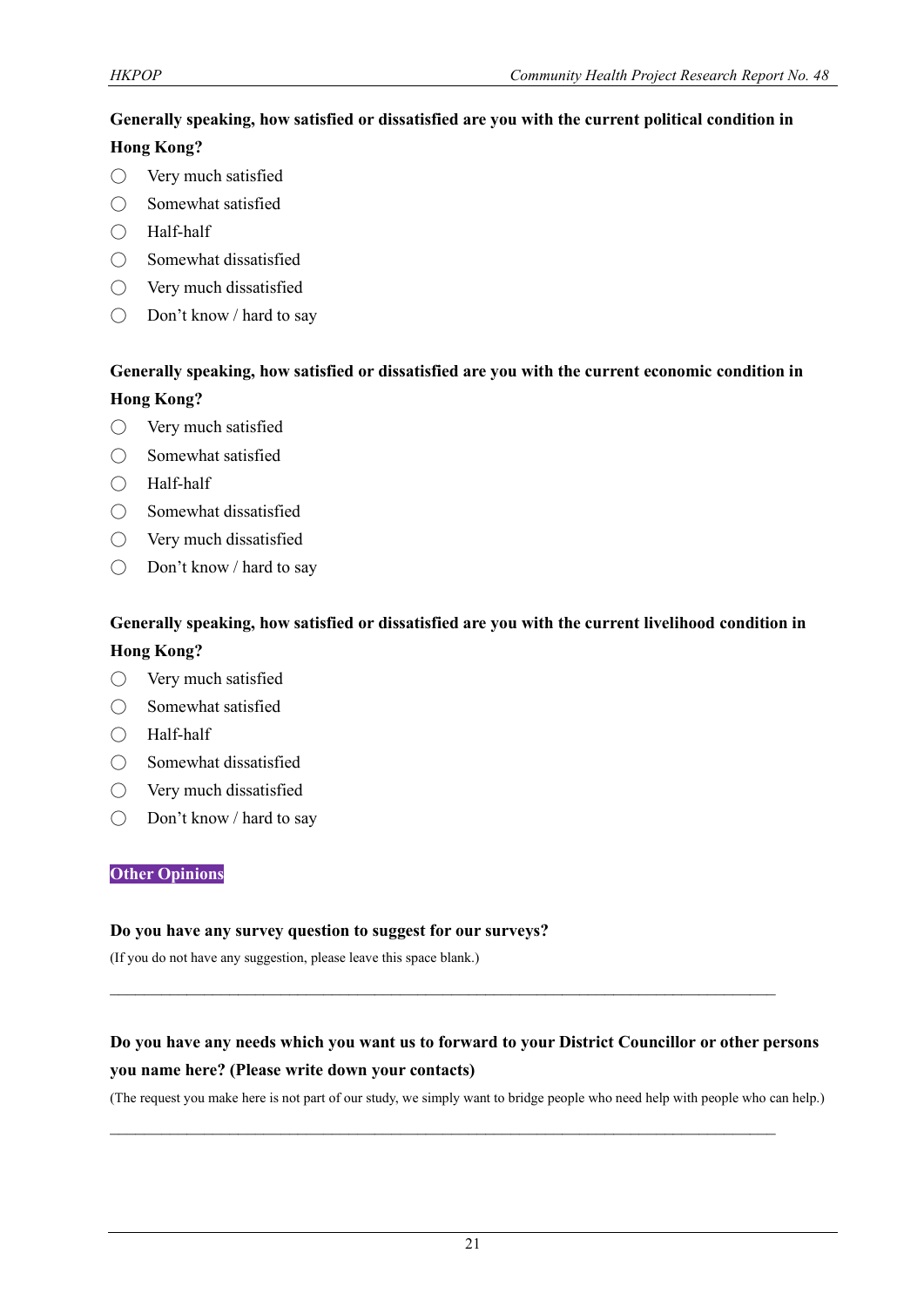#### **Personal Information (Registered member)**

**The following section is about personal information, including: gender, age, educational attainment, occupation, political inclination, area of residence, voting behaviour in the 2019 District Council Election. If you have already provided relevant information in the previous PopPanel survey series and have nothing to add or update, you may skip these questions. We will use the past data you provided in this survey series for analysis.**

- $\bigcirc$  I have already provided my personal information, and has nothing to add or update (skip questions on personal information)
- Provide / update personal information now

#### **Personal Information**

#### **Gender**

- Male
- Female
- Other

#### **Age**

#### **Age range**

(If prefer not to provide exact age)

 $\mathcal{L}_\text{max}$ 

- $\bigcirc$  12 14
- $\bigcirc$  15 17
- $\bigcirc$  18 19
- $\bigcirc$  20 24
- $O$  25 29
- $\bigcirc$  30 34
- $\bigcirc$  35 39
- $\bigcirc$  40 44
- $\bigcirc$  45 49
- $\bigcirc$  50 54
- $\bigcirc$  55 59
- $\bigcirc$  60 64
- $\bigcirc$  65 69
- $\bigcirc$  70 or above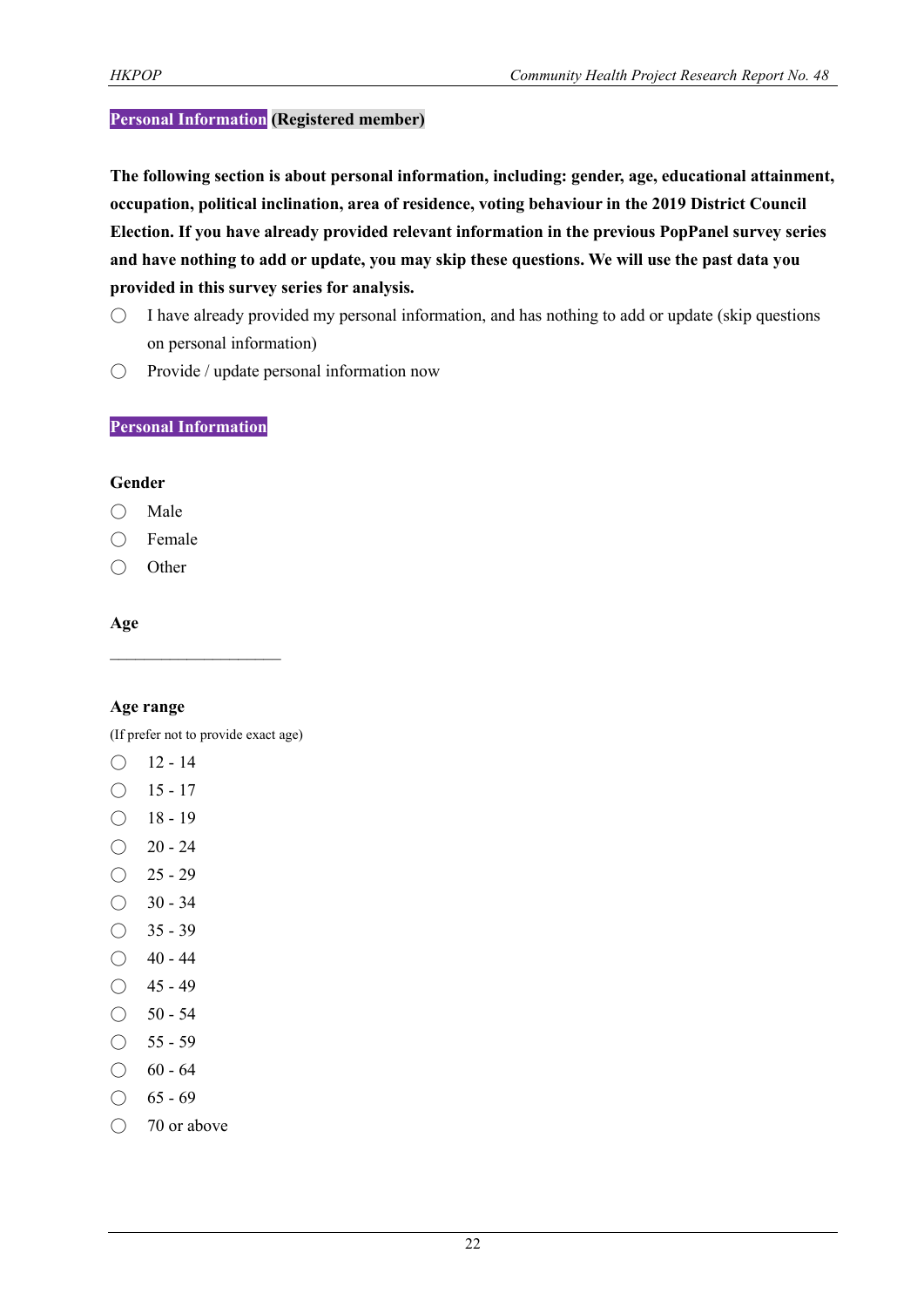#### **Educational attainment**

(The highest level attended, regardless of whether you have completed the course, including what you are attending)

- Primary or below
- $\bigcirc$  Lower secondary (Secondary 1 to 3)
- $\bigcirc$  Upper secondary (Secondary 4 to 7 / DSE / Yi Jin)
- Tertiary: non-degree course (including diploma / certificate / sub-degree course)
- Tertiary: bachelor degree course
- ◯ Tertiary: postgraduate school or above

#### **Occupation**

(Owner / self-employed / freelance / part time / civil servant are not valid answers, please answer according to the job nature or content)

- Administrator and professional
- Clerical and service worker
- Production worker
- Student
- Home-maker / housewife
- Retired person
- Unemployed / between jobs / other non-employed
- $\bigcirc$  Other:

#### **Which of the following best describes your political inclination?**

- Localist
- Pro-democracy camp
- Centrist
- Pro-establishment camp
- $\bigcirc$  No political inclination / politically neutral / do not belong to any camp
- Don't know / hard to say
- $\bigcirc$  Other:

#### **Area of residence**

- Central & Western District
- Wan Chai
- Eastern District
- Southern District
- Yau Tsim Mong
- Sham Shui Po
- Kowloon City
- Wong Tai Sin
- Kwun Tong